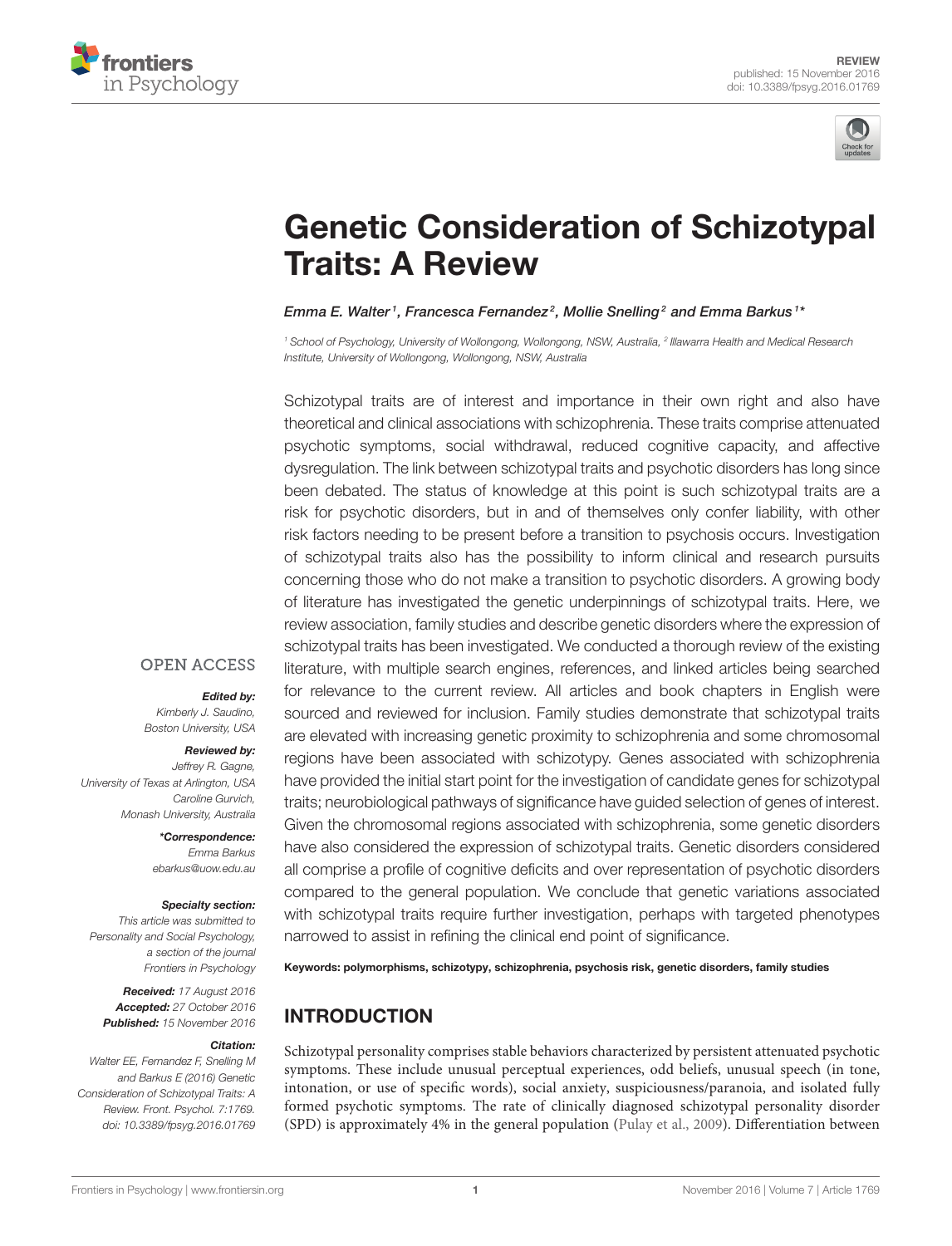schizotypal traits and SPD reflects the degree of self-recognized impairment to occupational and interpersonal functioning, frequency, and severity of symptom presentation. There are an increasing number of studies suggesting detectable reductions in interpersonal and occupational functioning in those displaying schizotypal traits (e.g., [Waldeck and Miller, 2000;](#page-18-0) McGurk et al., [2013\)](#page-16-0). When used as a screen in the general population, schizotypal traits are associated with depression, bipolar and affective and non-affective psychotic disorders longitudinally (e.g., [Miller et al., 2002;](#page-16-1) [Kwapil et al., 2013\)](#page-16-2). Progression rates from SPD to a psychotic disorder are approximately 40% over 2 years [\(Nordentoft et al., 2006\)](#page-16-3), double the risk reported in more recent studies concerned with transition from an at risk mental state (ARMS) [\(Fusar-Poli et al., 2013\)](#page-15-0). Clinically, schizotypal traits are part of the prodrome or ARMS criteria (e.g., Salokangas and McGlashan, [2008\)](#page-17-1) and SPD has now been moved from personality disorders into the Schizophrenia Spectrum and Other Psychotic Disorders section of Diagnostic and Statistical manual of Mental Disorders (DSM-V; [American Psychiatric Association.,](#page-14-0) [2013\)](#page-14-0). The factors which determine whether someone moves from non-clinical schizotypal traits to the longitudinal expression of a clinical disorder are as yet unknown.

As well as the clinical presentation of SPD, researchers and clinicians are becoming increasingly interested in the expression of schizotypal traits or schizotypy in the general population. Clinical psychotic disorders are etiologically complex. Genetic heritability of schizotypy has been estimated around 30 to 50% within families [\(Claridge and Hewitt, 1987;](#page-14-1) [Kendler and Hewitt,](#page-15-1) [1992;](#page-15-1) [Kendler et al., 1993;](#page-16-4) [Cardno et al., 1999;](#page-14-2) [Chang et al.,](#page-14-3) [2002;](#page-14-3) [Linney et al., 2003;](#page-16-5) [Macar et al., 2012\)](#page-16-6). Similarly to schizophrenia susceptibility, schizotypy seems to be polygenic, with each gene likely conferring only a small to moderate risk, and interacting against background environmental factors(Grant et al., [2013;](#page-15-2) [Brambilla et al., 2014\)](#page-14-4). This level of complexity leads to the hypothesis that the same biological factors that underpin schizotypy in the general population are also relevant to more severe clinical disorders such as SPD and psychotic disorders. The so-called psychosis continuum suggests that risk factors for psychotic disorders will operate in a similar manner in subclinical schizotypy as in the clinical end points. Given that clinical psychotic disorders conceivably occur after a cascade and interaction between multiple biological, environmental, and psychological factors, investigating the effects of psychosisrisk-factors in subclinical schizotypes provides a window into etiological factors prior to disease progression.

During the last decade, a growing literature has emerged identifying genetic markers associated with schizotypy. We will outline the evidence for the proximity of schizotypal traits to genetic liability for psychotic disorders reporting notable specific genetic markers, such as single nucleotide polymorphisms (SNPs), associated with schizotypal traits. These studies provide evidence for population level variations in genetic bases underpinning the expression of schizotypal traits. The few linkage studies which have investigated the chromosomal regions conferring liability for schizotypal traits within families will be outlined. Collectively, these studies will delineate the evidence for schizotypal traits demonstrating heritability and co-occurrence with schizophrenia. Next, there are some genetic disorders which report rates of psychotic disorders with higher prevalence than the general population. These disorders encompass chromosomal regions which are of interest in schizophrenia. Consideration will be given to genetic disorders where expressions of schizotypal traits have been reported. These genetic disorders have well characterized genomic abnormalities and therefore further assist in pointing to chromosomal regions of significance for schizotypal trait expression.

We conducted a thorough search in the selection of articles for the current paper. We made use of PubMed, Scopus, Web of Science, PsycINFO, and Medline for the identification of articles. Key search terms were generated on the basis of the main concepts within each section, and the key words have been included in parenthesis after subsequent subheadings. All articles available in English were reviewed for inclusion. We excluded studies which considered psychotic experiences in subclinical populations, or who considered psychotic experiences after an event (e.g., stress, cannabis use). We also excluded studies which had considered the expression of schizotypal traits in the presence of bipolar risk. There is substantial debate considering the relationship between psychotic disorders and bipolar disorder which is worthy of a review in itself in order to do it justice. These publications [\(Mahon et al., 2013\)](#page-16-7) were based within the debate of this relationship and were therefore not included in the current articles. For each section, references and similar articles were then searched to determine whether references had been missed. This was particularly relevant to the section on Schizotypal Traits and Genetic Disorders because this represented a small body of literature. Our last search of the literature was conducted in August 2016.

# HERITABILITY AND LINKAGE STUDIES FOR SCHIZOTYPAL TRAITS

## Expression of Schizotypal Traits in Families (Schizotypy, Schizotypal, Psychosis, Psychotic, Family, Familial, Relatives, Siblings, Twins, Parental)

The expression of schizotypal traits in relatives of patients with schizophrenia presents the opportunity to investigate whether schizotypal traits are an intermediate phenotype [\(Lenzenweger,](#page-16-8) [2013\)](#page-16-8) for psychotic disorders. Intermediate phenotypes are heritable and underpinned by biological mechanisms. They lie between the biological risk and disease end point of interest; in this case schizotypal traits are predominantly considered for their relevance for psychosis risk. An intermediate phenotype is thought to lie mid-distance between genetic risk and the clinical end point of interest. Unsurprisingly, given we make this assumption about schizotypal traits, predisposition to schizophrenia spectrum disorders is considered to be highly heritable, demonstrated through patterns of risk in twins, and other relatives [\(Tsuang, 2000;](#page-17-2) [Nguyen et al., 2003\)](#page-16-9). First degree relatives presumably have some of the risk genes since they are at a 10-fold increased risk for developing the disorder and share approximately fifty per cent of their genes with their proband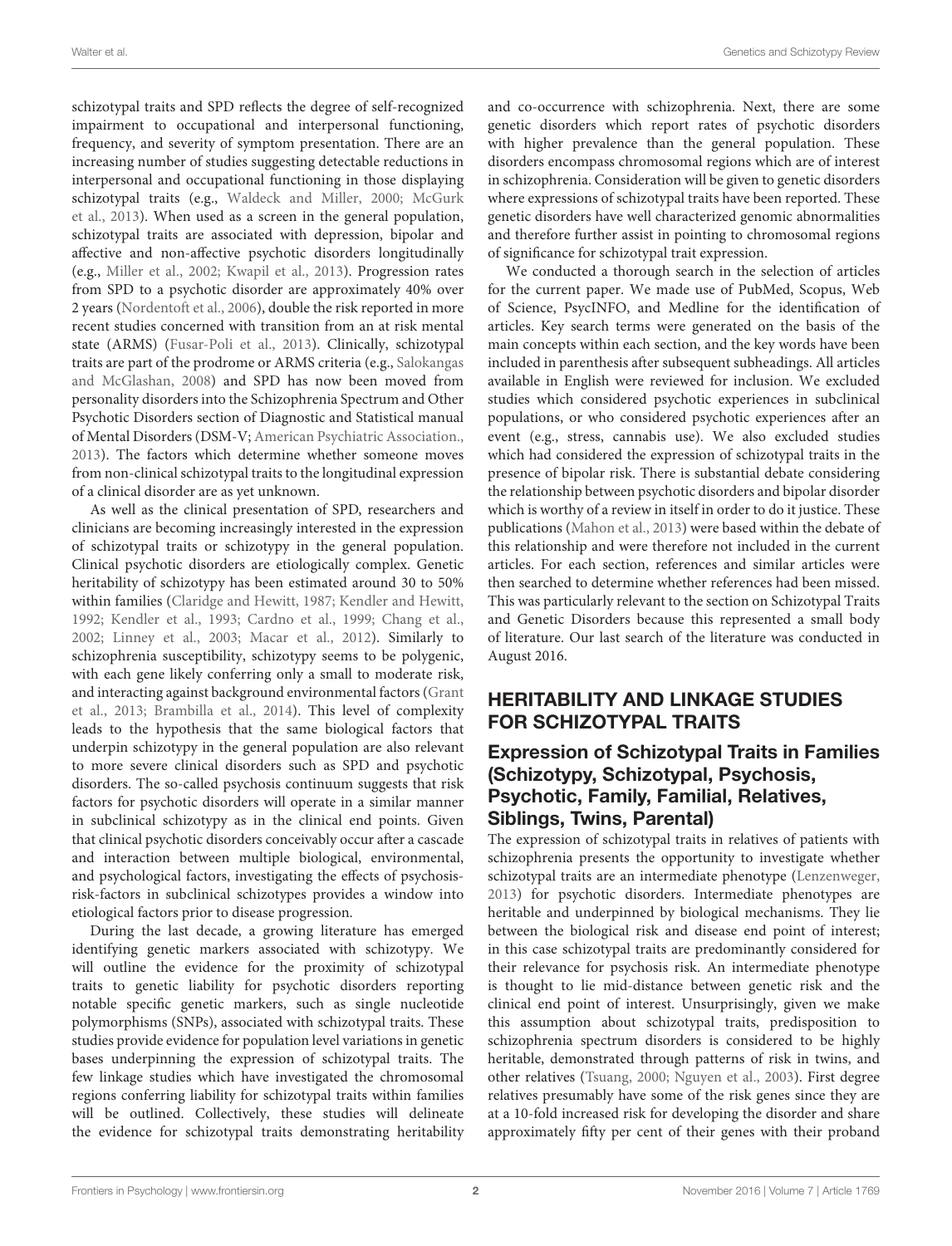<span id="page-2-0"></span>

| Author                   | Schizotypy<br>measure                                                              | Schizophrenia                        |                          | spectrum group                                             |                                 | Relatives group                                       |                                                                                                         |                                                                            | Control group         |                                                                     | Group differences                                                                                                                                                          |
|--------------------------|------------------------------------------------------------------------------------|--------------------------------------|--------------------------|------------------------------------------------------------|---------------------------------|-------------------------------------------------------|---------------------------------------------------------------------------------------------------------|----------------------------------------------------------------------------|-----------------------|---------------------------------------------------------------------|----------------------------------------------------------------------------------------------------------------------------------------------------------------------------|
|                          |                                                                                    | (Method)<br><b>Disorder</b>          | $\,$                     | expression mean<br>Symptom<br>(GS)                         | Relative<br>type                | 2                                                     | expression<br>mean (SD)<br>Symptom                                                                      | Control type                                                               | 2                     | expression mean<br>Symptom<br>(GS)                                  |                                                                                                                                                                            |
| Appels et al.,<br>2004   | Neg. dim.<br>Pos, dim.<br><b>OdS</b><br>Dis.                                       | (CASH)<br>SSD                        |                          |                                                            | Parents                         | 72                                                    | Median (IQR)<br>1.5(3.88)<br>2(2.88)<br>(6.5)<br>$\omega$                                               | Married couples                                                            | 26                    | Median (IQR)<br>4.75 (9.38)<br>1.75(4.00)<br>3.5(4.13)              | $\frac{1}{\sqrt{2}}$<br><b>REL</b><br>Γg<br>SU <sub>0</sub>                                                                                                                |
| Clementz et al.,<br>1991 | <b>PHYSAN</b><br>PERAB                                                             | Scz (DSM-III)                        | 54                       | 14.3(7.2)<br>6.3 (6.2)                                     | Mixed                           | 146                                                   | 11.5(5.6)<br>2.5(3.2)                                                                                   | Non-psychiatric<br>Comparison                                              | 178                   | 8.3(5.3)<br>3.8(4.2)                                                | $\frac{1}{\sqrt{2}}$<br>$\frac{\textstyle \mathbf{C}}{\textstyle \mathbf{L}}$<br>SCZ > REL ><br>$>$ REL<br>SCZ                                                             |
| Grove et al.,<br>1991    | MMPI-sch<br>$SSP - total$<br><b>PHYSAN</b><br>PERAB                                | $(DSM-III-R)$<br>Scz                 | $\overline{\phantom{a}}$ | 75.87 (13.84)<br>14.38 (5.74)<br>7.44(7.51)<br>2.88 (1.09) | Mixed                           | $\overline{6}$                                        | 47.32 (6.59)<br>13.00 (4.73)<br>2.41 (0.89)<br>2.25 (3.29)                                              | recruited through<br>Non-psychiatric<br>comparison<br>family clinic        | $\frac{\infty}{\tau}$ | 43.94 (3.86)<br>9.61(3.60)<br>2.44 (0.86)<br>1.89(1.81)             | $\frac{1}{2}$<br>$\frac{Q}{L}$<br>$\frac{1}{2}$<br>SCZ > REL ><br>$>$ REL $>$<br>SCZ > REL<br>SCZ<br>SU <sub>0</sub>                                                       |
| Jones et al.,<br>2000    | KSQ                                                                                | Scz (SCAN for<br>DSM-M)              | 135                      | 25.84 (13.13)                                              | Mixed                           | 153                                                   | 9.86 (6.62)                                                                                             | Recruited through<br>the Welsh Blood<br>Transfusion<br>Service             | 267                   | 11.21(8.4)                                                          | $\frac{1}{2}$<br><b>REL</b><br>$\wedge$<br>SCZ.                                                                                                                            |
| Lataster et al.,<br>2014 | Neg. symp<br>Dep. symp<br>Pos, symp<br>Pos. schz.<br>Neg. schz.<br>$SIS-R$<br>CAPE | Scz (CASH,<br>DSM-IV-TR)<br>SCAN for | 64                       | $0.70(0.51)$<br>$1.06(0.55)$<br>1.04(0.59)                 | Siblings                        | $\overline{811}$                                      | 0.020 (0.02)<br>0.63(0.40)<br>0.39(0.41)<br>0.55(0.38)<br>0.28(0.26)                                    | Healthy controls<br>recruited via<br>mailing                               | 116                   | 0.55(0.34)<br>0.46 (0.44)<br>0.19(0.18)<br>0.48(0.33)<br>0.34(0.26) | £<br>$\frac{C}{L}$<br>$\frac{Q}{L}$<br>$\parallel$<br>$\parallel$<br>$\, \parallel$<br>SCZ > REL<br>SCZ > REL<br>$>$ REL<br>$\frac{1}{2}$<br>REL > HC<br>SCZ<br><b>REL</b> |
| Mahon et al.,<br>2013    | <b>SPQ</b><br>Dis.<br>$\sigma$<br>$\supseteq$                                      | (SCID-DSM-<br><b>BPD</b><br>$\geq$   | 55                       | 10.67(7.7)<br>5.18(3.17)<br>8.83 (7.6)                     | Siblings                        | 53                                                    | 3.65(3.4)<br>5.20 (4.9)<br>2.33 (2.5)                                                                   | Healthy controls                                                           | 113                   | 2.81(4.1)<br>$3.26(4.3)$<br>1.30 $(2.2)$                            | BPD > REL > HC<br>$= H$<br>$\frac{Q}{\Lambda}$<br>足<br><br>足<br><br>BPD ><br>$\wedge$<br>BPD                                                                               |
| Solanki et al.,<br>2012  | <b>SPQ</b><br>Total<br>$\frac{p}{\sqrt{2}}$<br>Dis.<br>$\mathbf{r}$                | $(10D - 10)$<br>Scz                  | i,                       |                                                            | Mixed                           | 50                                                    | 2.32 (1.720)<br>3.06 (2.064)<br>1.32 (1.544)<br>6.70(4.395)                                             | recruited via word<br>of mouth through<br>Healthy controls<br>the hospital | $\infty$              | 3.17(3.312)<br>1.53 (1.655)<br>0.80 (1.215)<br>0.83(1.085)          | $\frac{\textstyle \mathbf{C}}{\textstyle \mathbf{L}}$<br>$E_{\pm}$<br>오<br>$\land$<br>REL ><br>$\wedge$<br>REL<br><b>REL</b><br>ξ                                          |
| Vollema et al.,<br>2002  | Neg. dim.<br>Pos, dim.<br><b>SPQ</b><br>Dis.                                       | Soz                                  | $\overline{5}$           | 15.2(10.3)<br>11.9(8.5)<br>6.0(5.1)                        | Children<br>Siblings<br>Parents | $\stackrel{\textstyle\circ}{\textstyle\cdot}$<br>$42$ | 11.5(7.8)<br>4.7(4.1)<br>6.9(5.3)<br>3.5(3.8)<br>7.2(6.1)<br>2.9(3.1)<br>3.0(3.5)<br>6.7(5.9)<br>4.9(4) |                                                                            |                       |                                                                     | Λ<br>$SCZ > FELS$<br>$SCZ > FELS, CH >$<br>$>$ RELS, CH<br>$PAR$ , SIB $>$ PAR<br>SCZ.<br>PAR                                                                              |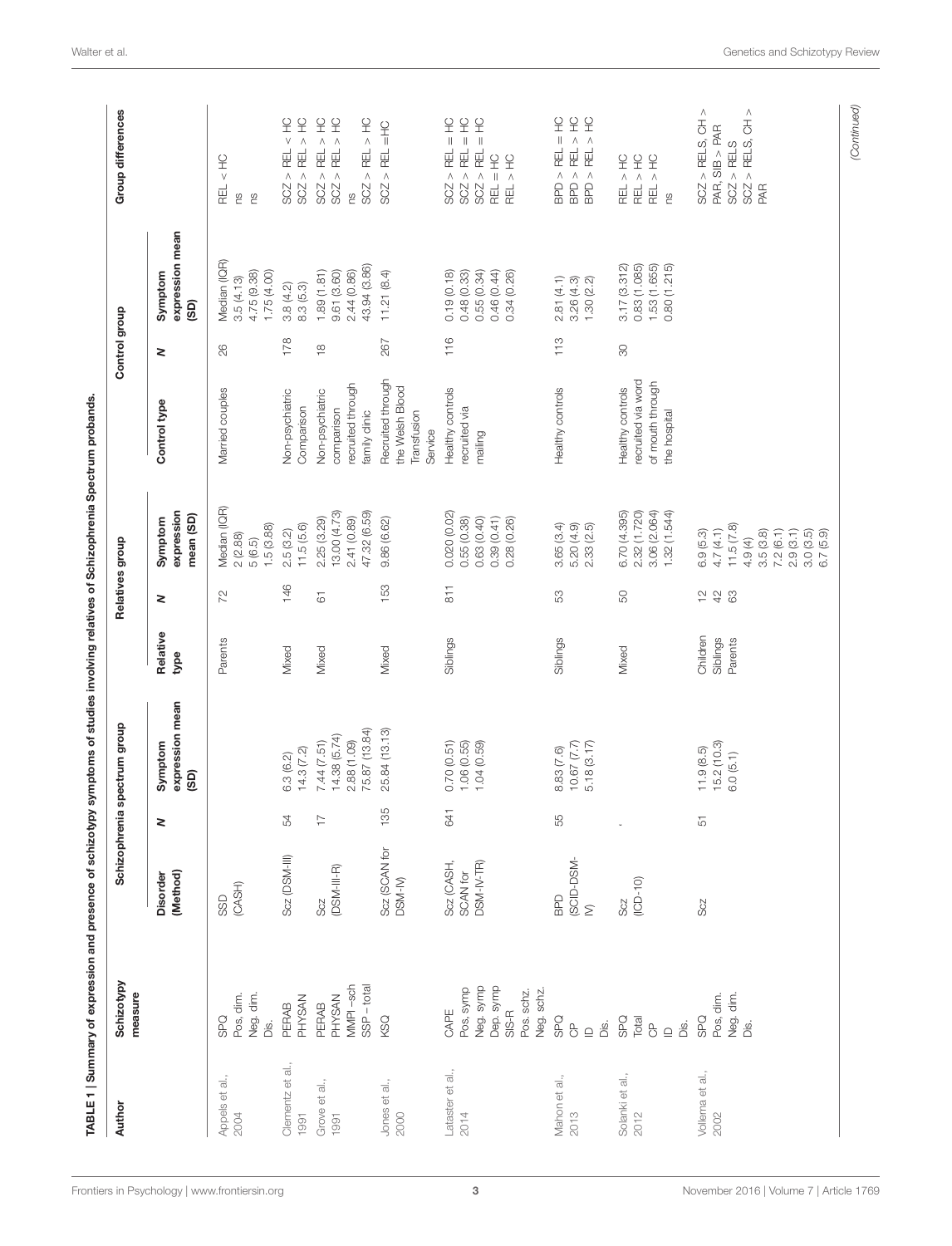| Author           | Schizotypy<br>measure |                             | Schizophrenia spectrum group       |                  |         | Relatives group                    |                     | Control group |                                    | Group differences |
|------------------|-----------------------|-----------------------------|------------------------------------|------------------|---------|------------------------------------|---------------------|---------------|------------------------------------|-------------------|
|                  |                       | (Method)<br><b>Disorder</b> | expression mean<br>Symptom<br>(GS) | Relative<br>type | 2       | expression<br>mean (SD)<br>Symptom | Control type        | z             | expression mean<br>Symptom<br>(SD) |                   |
| Yaralian et al., | SPQ                   | SSD                         |                                    | Mixed            | က်<br>( | 32.83 (16.04)                      | Psychiatric control | 88            | 27.05 (17.20)                      | œ                 |
| 2000             | Total                 |                             |                                    | -family          | 51      | 16.69 (8.35)                       | dhoub               |               | 10.79 (7.49)                       | QV = - HH < +HL   |
|                  | $\sigma$              |                             |                                    | history of       |         | 10.08 (7.27)                       | with family history |               | 10.03 (7.47)                       | 9S                |
|                  | $\supseteq$           |                             |                                    | SSD              |         | 7.46 (4.56)                        |                     |               | 6.28(4.71)                         | œ,                |
|                  | ΰś.                   |                             |                                    | Mixed - no       |         | 24.29 (13.42)                      | alcohol/drug        |               |                                    |                   |
|                  |                       |                             |                                    | family           |         | 9.86 (6.68)                        | abuse               |               |                                    |                   |
|                  |                       |                             |                                    | history of       |         | 9.58 (6.26)                        |                     |               |                                    |                   |
|                  |                       |                             |                                    | SSD              |         | 5.36 (4.29)                        |                     |               |                                    |                   |

relatives. Our goal was to identify whether consistent findings pointed to a reliable relationship between familial liability and schizotypal expression. The results of schizotypal traits expressed in non-psychotic relatives of schizophrenia spectrum patients are summarized in **[Table 1](#page-2-0)**. Preliminary findings from family studies suggest a relationship between familial-genetic liability for schizophrenia and schizotypal traits. Schizotypy has been implicated as a key expression of risk in the relationship between familial liability and schizophrenia [\(Lenzenweger, 2006\)](#page-16-11).

However, it is important to understand whether genetic factors alone drive elevated rates of schizotypal traits in relatives of patients with psychotic disorders. To date there are no methodologically sound population studies (with large sample sizes, controls for confounds, and for the direction of the relationship) that explore this association. There are however two studies that prospectively examine this relationship on a smaller level [\(Mata et al., 2000,](#page-16-12) [2003\)](#page-16-13). The first published in 2000, interviewed mothers of 90 patients with schizophrenia and 121 of their psychiatrically healthy relatives with the Present State Examination (PSE; [Wing et al., 1974\)](#page-18-2). The authors were interested in childhood personality, social adjustment of the mothers, and schizotypal traits in relatives as assessed by the Kings Schizotypy Questionnaire (KSQ; [Williams, 1993\)](#page-18-3), International Personality Disorder Examination (IPDE; World Health Organization., [1992\)](#page-18-4) and Venables' Survey of Attitudes and Experiences Scale (SAE; [Venables et al., 1990\)](#page-17-5). Positive syndrome in patients was correlated with greater scores for relatives on the three schizotypy scales; however patient syndromes did not have a relationship with their corresponding schizotypal trait (i.e., positive schizotypy to positive syndrome in patients). The second study published in 2003 sought to elucidate the link between schizotypal traits in relatives and psychopathological syndromes in patients with psychoses. Interviews were conducted with 172 patients admitted with psychosis (using the PSE) and 263 of their psychiatrically healthy relatives (using the SAE, KSQ, and IPDE). Schneiderian symptoms in patients were related to higher scores on both positive and negative schizotypal features in relatives.

These studies collectively point to schizotypal traits being highly expressed in relatives of patients with psychotic disorders. There is one point of limitation which needs to be kept in mind for studies where parent-child dyads are used in research. Given that we do not understand the heritability of schizophrenia risk, it is not possible to be certain that the parent conferring the genetic risk is included in the study (unless of course they have a diagnosed psychotic disorder themselves). This may potentially lead to weakened associations between relative dyads for schizotypal traits. Indeed, consideration needs to be given to second degree relatives and their potential role in conferring genetic liability for schizotypal traits. A study which examines schizotypal traits within an extended family, including multiple generations and first and second degree relatives, would be interesting to determine where strongest associations are found between individuals. Although these studies suggest schizotypal traits are a significant factor in the genetic risk for psychotic disorders they do not highlight specific chromosomal regions. The two studies from [Mata et al.](#page-16-12)

 $\mathbb{L}$ 

subscale; BPD, Bipolar Disorder; SA, Social Anhedonia; SWAP-200, SSection Assessment Procedure 200; TALEA, Test for AxiaL Evaluation and Interview for clinical personnel and guidance Application.

subscale; BPD, Bipolar Disorder; SA, Social Anhedonia; SWAP-200, Shedler-Westen Assessment Procedure 200; TALEIA,

Test for AxiaL Evaluation and Interview for clinical personnel and guidance Application.

 $\frac{1}{2}$   $\frac{1}{2}$   $\frac{1}{2}$   $\frac{1}{2}$   $\frac{1}{2}$   $\frac{1}{2}$   $\frac{1}{2}$   $\frac{1}{2}$   $\frac{1}{2}$   $\frac{1}{2}$   $\frac{1}{2}$   $\frac{1}{2}$   $\frac{1}{2}$   $\frac{1}{2}$   $\frac{1}{2}$   $\frac{1}{2}$   $\frac{1}{2}$   $\frac{1}{2}$   $\frac{1}{2}$   $\frac{1}{2}$   $\frac{1}{2}$   $\frac{1}{2}$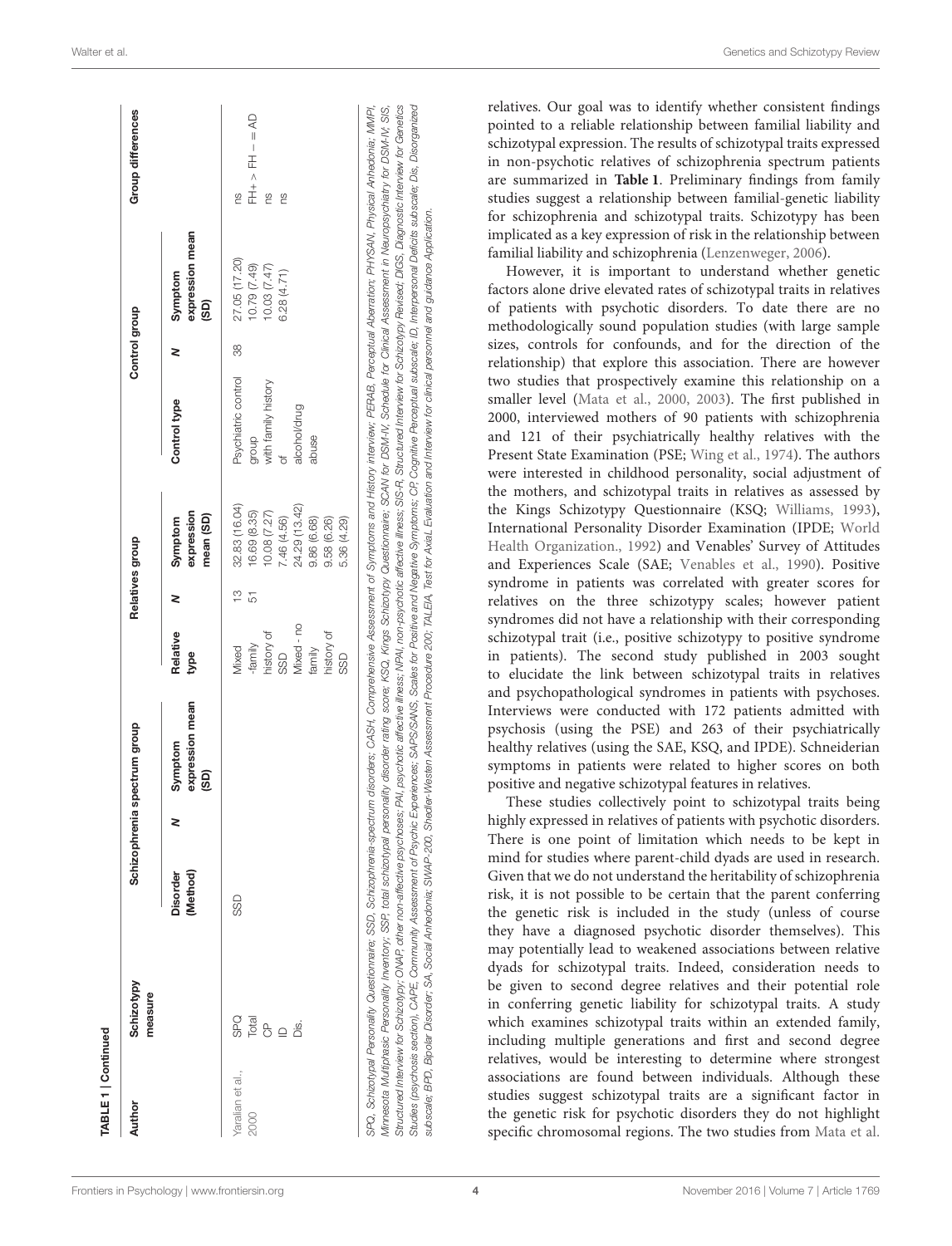[\(2000\)](#page-16-12) and [Mata et al. \(2003\)](#page-16-13), suggest that profiles of symptoms in patients do not relate to their corresponding subclinical schizotypal traits, for example positive psychotic symptoms were specifically associated with positive schizotypal traits. This would suggest, schizotypal traits provide an overall risk for psychosis, rather than vulnerability toward subtypes of specific psychotic symptomatology.

# Linkage Studies with Schizotypal Traits (Schizotypy, Schizotypal, Psychosis, Psychotic, Family, Familial, Relatives, Siblings, Twins, Parental, Linkage, Candidate, Plus Specific Genes Highlighted by Review of Initial Literature)

Most studies which examine candidate genes involved in schizotypal genetic susceptibility are based on the results of previous studies of schizophrenia. Only a few studies have performed genetic analyses on schizotypy in relatives of patients with schizophrenia [\(Kendler et al., 1995;](#page-16-14) [Fogelson et al., 1999;](#page-15-6) [Bergman et al., 2000;](#page-14-6) [Miller et al., 2002;](#page-16-1) [Mata et al., 2003;](#page-16-13) Fanous et al., [2007;](#page-15-7) [Lien et al., 2010\)](#page-16-15). Four of these studies included the Structured Interview Schizotypy or a modified version of it to assess schizotypy in tested individuals [\(Kendler et al., 1995;](#page-16-14) Miller et al., [2002;](#page-16-1) [Fanous et al., 2007;](#page-15-7) [Lien et al., 2010\)](#page-16-15). Linkage studies in families have highlighted chromosomic regions of interest related to the psychosis continuum. Existing studies suggest that both schizophrenia and schizotypal traits share some common chromosome regions (such as 4q, 5q; 6p, 6q, 8p, 9q, 10p, 10q, 11q, 15q), with an average significance generally lower in schizotypal traits than schizophrenia, regardless of ethnicity of the sample and schizotypy measure used [\(Levinson et al., 2000;](#page-16-16) [Baron, 2001;](#page-14-7) [DeLisi et al., 2002;](#page-15-8) [Linney et al., 2003;](#page-16-5) [Fanous et al., 2007;](#page-15-7) Xu et al., [2009;](#page-18-5) [Lien et al., 2010\)](#page-16-15). However, an Irish study reported higher significance schizotypal traits compared to patients with schizophrenia, highlighting chromosomal regions 5q, 9q, and 10p [\(Fanous et al., 2007\)](#page-15-7). When an analysis was performed using a combination of both schizophrenia and schizotypy factors in a population of Taiwan relatives, both negative schizophrenia and negative schizotypal traits were linked with chromosomal region 10q22.3 while the ones for positive schizophrenia and positive schizotypy were specific to 5q14.2 and 11q23.3 [\(Lien et al., 2010\)](#page-16-15).

From the reviewed studies, schizotypal traits do seem to be expressed at higher levels in relatives of patients with psychotic disorders compared to the general population. It is less clear whether patients and their relatives share a vulnerability to expressing the same subtypes of symptoms, such as common expression of positive trait/symptomatology. Linkage studies point to some commonality in symptom expression between patients and relatives with corresponding chromosomal regions; however the two family correlational studies did not support this. The small number of existing linkage studies, suggest the same chromosomal regions are implicated in both schizotypal traits and psychotic disorders. Subsequently the candidate genes with loci within these regions of interest are worthy of investigation in case-control studies.

# SCHIZOTYPAL TRAIT GENES: ASSOCIATION STUDIES (SCHIZOTYPY, SCHIZOTYPAL, PSYCHOSIS, PSYCHOTIC, CANDIDATE GENES, DOPAMINE, GLUTAMATE, SEROTONIN, GABA, PLUS SPECIFIC GENES HIGHLIGHTED THROUGH AN INITIAL LITERATURE SEARCH)

Several schizophrenia genes have been identified through systematic fine mapping in regions implicated by linkage analysis [\(Liu et al., 2002\)](#page-16-17) and through follow up analysis of linkage peaks to systematically identify candidate genes [\(Hennah et al.,](#page-15-9) [2003;](#page-15-9) [Duan et al., 2004;](#page-15-10) [Petryshen et al., 2005;](#page-16-18) [Pimm et al.,](#page-17-6) [2005\)](#page-17-6). Due to the small number of linkage studies investigating schizotypal traits, the candidate genes previously associated with schizophrenia drive the focus of SNP selection in schizotypal trait studies. For a disorder such as schizophrenia, which appears to be genetically complex, genetic markers including SNPs provide a plausible mechanism to underpin the expression of attenuated intermediary phenotypes such as schizotypal traits to be presented within a healthy population. An inherent assumption in this area is that each genetic marker will confer a degree of risk for the expression of psychotic disorders, and it is an accumulation of risk alleles in a dosing manner which sets background genetic liability. Overall results from literature search of schizotypy and candidate genes can be found in **[Table 2](#page-5-0)**.

Among these candidate genes, dystrobrevin-binding protein 1 gene (DTNBP1) located on chromosome 6q22.3 has been associated with schizophrenia in diverse populations [\(Bray et al.,](#page-14-8) [2005;](#page-14-8) [Tochigi et al., 2006;](#page-17-7) [Tosato et al., 2007;](#page-17-8) [Vilella et al.,](#page-17-9) [2008\)](#page-17-9). This gene codes for a synaptic protein dysbindin 1 which is found presynaptically. Dysbindin seems to be involved in the exocytotic glutamate release and cognition processes, in particular memory [\(Burdick et al., 2006;](#page-14-9) [Talbot et al., 2006;](#page-17-10) [Bhardwaj et al., 2009;](#page-14-10) [Hashimoto et al., 2010\)](#page-15-11). SNPs within this gene are associated with lower levels of dysbindin expression in post-mortem brain studies [\(Talbot et al., 2004,](#page-17-11) [2006\)](#page-17-10), increased risk for schizophrenia in case-control studies [\(Straub et al., 2002\)](#page-17-12) and with paranoid schizotypy in a Caucasian sample (Stefanis et al., [2008\)](#page-17-13). In reference to glutamatergic functioning, P250 protein is also important given that it plays a significant part in N-methyl-D-aspartate receptor (NMDAR) mediated spine development. This protein was found to be highly enriched in the post-synaptic densities of neurons and is co-localized with the NR2B subunit of the NMDAR. NDMAR plays an essential role in the synaptic plasticity and memory performance. SNPs in the P250 gene have been previously proposed to be involved in schizophrenia vulnerability [\(Ohi et al., 2012\)](#page-16-19). In a Japanese cohort, genetic variant (rs2298599) in the P250 gene was also found to be significantly associated with high scoring of schizotypal traits. NRG1 function is mediated by a class of receptor tyrosine kinases including erbB4 [\(Li et al., 2007\)](#page-16-20), and has been shown to associate with schizophrenia [\(Law et al., 2007\)](#page-16-21) with altered NRG1/erbB4 signaling being reported in the brains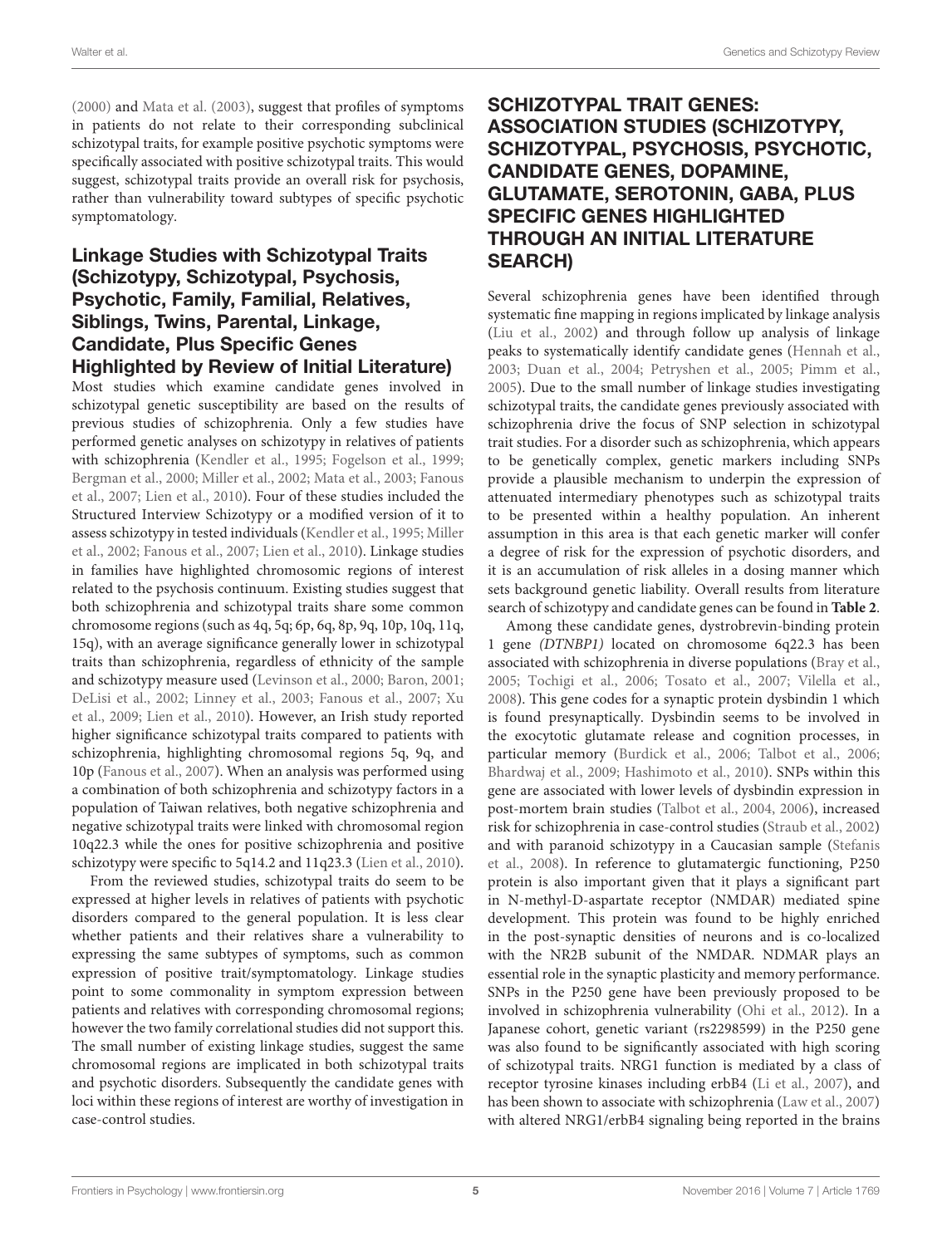## <span id="page-5-0"></span>TABLE 2 | Summary of SNP studies for schizotypy.

| Gene             | Author                           | Marker     | Study design                                                                     | Ν<br>$(% \mathbf{A})$ (% male) | Origin/<br><b>Ethnicity</b> | Schizotypy<br>measure | Association                                                                                                                                                                                                                                                                                   |
|------------------|----------------------------------|------------|----------------------------------------------------------------------------------|--------------------------------|-----------------------------|-----------------------|-----------------------------------------------------------------------------------------------------------------------------------------------------------------------------------------------------------------------------------------------------------------------------------------------|
| AHI1             | Leach et al., 2013               | rs1154801  | Cross-sectional<br>GWAS-healthy<br>university sample                             | 519 (36%)                      | Caucasian SPQ-BR            |                       | No significant association                                                                                                                                                                                                                                                                    |
|                  |                                  | rs2064430  |                                                                                  |                                |                             |                       | No significant association                                                                                                                                                                                                                                                                    |
| AKT1             | Leach et al., 2013               | rs3803300  | Cross-sectional<br>GWAS-healthy<br>university sample                             | 519 (36%)                      | Caucasian SPQ-BR            |                       | No significant association                                                                                                                                                                                                                                                                    |
| <b>BDNF</b>      | Ma et al., 2007                  | rs6265     | Representative healthy<br>community sample                                       | 465 (49%)                      | China                       | <b>SPQ</b>            | No significant association                                                                                                                                                                                                                                                                    |
| C6orf217         | Leach et al., 2013               | rs10223338 | Cross-sectional<br>GWAS-healthy<br>university sample                             | 519 (36%)                      | Caucasian                   | SPQ-BR                | No significant association                                                                                                                                                                                                                                                                    |
| CACNA1C          | Roussos et al.,<br>2013          | rs1006737  | Case-controls in<br>two-wave<br>GWAS-healthy controls<br>vs SPD patients         | 48 HC 50<br><b>SPD</b>         | Greece                      | <b>STQ</b><br>SIDP-IV | Association with paranoid ideation<br>and ( $p = 5.0 \times 10^{-4}$ ) and unusual<br>experiences ( $p = 0.03$ ). The A allele<br>increased the risk for SPD ( $p = 0.03$ ,<br>$OR = 1.91$ ) and was associated at a<br>trend level with paranoia in the SPD<br>patient group ( $p = 0.053$ ) |
| <b>CCKAR</b>     | Leach et al., 2013               | rs1800857  | Cross-sectional<br>GWAS-healthy<br>university sample                             | 519 (36%)                      | Caucasian SPQ-BR            |                       | No significant association                                                                                                                                                                                                                                                                    |
| CNR1             | Arias et al., 2010               | rs1049353  | Cross-sectional<br>GWAS-healthy<br>undergraduates                                | 451 (44%)                      | Spain                       | SPQ-B,<br>CAPE        | No significant association                                                                                                                                                                                                                                                                    |
| CNR <sub>2</sub> | Arias et al., 2010               | rs16828926 | Cross-sectional<br>GWAS-healthy<br>undergraduates                                | 451 (44%)                      | Spain                       | SPQ-B,<br>CAPE        | No significant association                                                                                                                                                                                                                                                                    |
| <b>COMT</b>      | Arias et al., 2010               | rs4680     | Cross-sectional<br>GWAS-healthy<br>undergraduates                                | 451 (44%)                      | Spain                       | SPQ-B,<br>CAPE        | No significant association                                                                                                                                                                                                                                                                    |
|                  | Avramopoulos<br>et al., 2002     | rs4680     | Cross-sectional<br>GOI-healthy air force<br>recruits                             | 379 (100%)                     | Greece                      | SPQ, PAS              | Those homozygous for high activity<br>allele had significantly higher scores<br>on the SPQ $(p = 0.024)$ and the PAS<br>$(p = 0.005)$                                                                                                                                                         |
|                  | de Castro-Catala<br>et al., 2015 | rs4680     | Cross-sectional GOI                                                              | 808 (23%)                      | Spain                       | WSS, CAPE             | Association with higher negative<br>dimension scores on WSS ( $p =$<br>0.024) and CAPE ( $p = 0.004$ ) for<br>males carrying Val alleles only                                                                                                                                                 |
|                  | Grant et al., 2013               | rs4680     | Cross-sectional GWAS                                                             | 288 (31%)                      | Germany                     | O-LIFE                | Association with full ( $p = 0.092$ ) and<br>short ( $p = 0.031$ ) scale scores for<br>unusual experiences                                                                                                                                                                                    |
|                  | Ma et al., 2007                  | rs4680     | Representative healthy<br>community sample                                       | 465 (49%)                      | China                       | <b>SPQ</b>            | Significant influence on total SPQ (p<br>$=$ 0.013), disorganization ( $p =$<br>0.042) and constricted affect ( $p =$<br>0.027) for males only                                                                                                                                                |
|                  |                                  | rs165599   |                                                                                  |                                |                             |                       | No significant association                                                                                                                                                                                                                                                                    |
|                  | Schürhoff et al.,<br>2007        | rs4680     | GOI case-control-first<br>degree relatives of<br>probands vs healthy<br>controls | 106 (47%)                      | Caucasian SPQ               |                       | High activity allele (Val) was<br>associated with higher cognitive<br>perceptual ( $p = 0.001$ ) and<br>interpersonal deficit ( $p = 0.04$ )<br>scores. Additionally, those<br>homozygous in Val were associated<br>with higher total SPQ ( $p = 0.01$ )<br>scores                            |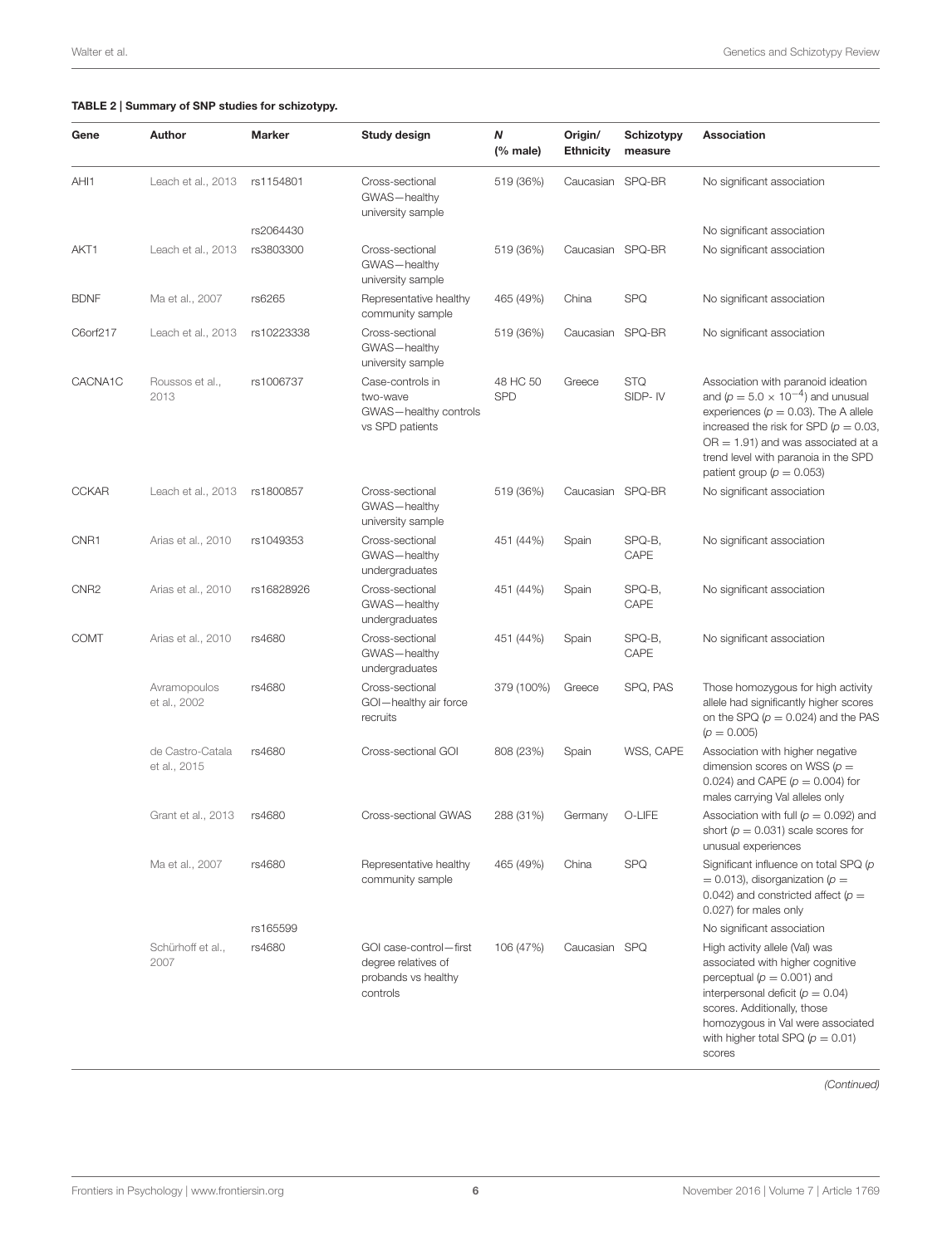| Gene              | Author                    | <b>Marker</b> | Study design                                                          | Ν<br>$%$ male)    | Origin/<br><b>Ethnicity</b> | Schizotypy<br>measure | Association                                                                                                                                                                                               |
|-------------------|---------------------------|---------------|-----------------------------------------------------------------------|-------------------|-----------------------------|-----------------------|-----------------------------------------------------------------------------------------------------------------------------------------------------------------------------------------------------------|
|                   | Smyrnis et al.,<br>2007   | rs4680        | Cross-sectional<br>GOI-healthy air force<br>recruits                  | 1657<br>$(100\%)$ | Greece                      | SPQ, PAS              | Association with total SPQ ( $p =$<br>0.03) and negative ( $p = 0.04$ ),<br>disorganized ( $p = 0.02$ ) and<br>paranoid $p = 0.03$ factors of the<br><b>PAS</b>                                           |
|                   | Zammit et al.,<br>2014    | rs2097603     | Longitudinal general<br>population representative<br>GWAS-adolescents | 3483              | UK                          | <b>PLIKSi</b>         | Association with definite psychotic<br>experiences, however no longer<br>present following correction for<br>multiple tests                                                                               |
| <b>DAAO</b>       | Stefanis et al.,<br>2007  | rs2111902     | Cross-sectional<br>GWAS-healthy military<br>conscripts                | 2076<br>$(100\%)$ | Greece                      | SPQ, PAS,<br>CAPE     | No significant association                                                                                                                                                                                |
|                   |                           | rs3918346     |                                                                       |                   |                             |                       | No significant association                                                                                                                                                                                |
|                   |                           | rs3741775     |                                                                       |                   |                             |                       | No significant association                                                                                                                                                                                |
| <b>DAOA</b>       | Leach et al., 2013        | rs3916971     | Cross-sectional healthy<br>university sample                          | 519 (36%)         | Caucasian SPQ-BR            |                       | No significant association                                                                                                                                                                                |
|                   | Stefanis et al.,<br>2007  | rs2391191     | Cross-sectional<br>GWAS-healthy military<br>conscripts                | 2076<br>$(100\%)$ | Greece                      | SPQ, PAS,<br>CAPE     | No significant association                                                                                                                                                                                |
|                   |                           | rs778293      |                                                                       |                   |                             |                       | No significant association                                                                                                                                                                                |
|                   |                           | rs3918342     |                                                                       |                   |                             |                       | No significant association                                                                                                                                                                                |
| DISC <sub>1</sub> | Leach et al., 2013        | rs999710      | Cross-sectional healthy<br>university sample                          | 519 (36%)         | Caucasian SPQ-BR            |                       | No significant association                                                                                                                                                                                |
| DRD1              | Gurvich et al.,<br>2016   | rs778293      | Cross-sectional<br>GOI-healthy individuals                            | 127               | Mixed                       | O-LIFE                | Significant association with negative<br>dimensions scores ( $p = 0.010$ ) for<br>the minor rs4532/C allele                                                                                               |
| DRD <sub>2</sub>  | Grant et al., 2013        | rs1800497     | Cross-sectional GWAS                                                  | 288 (31%)         | Germany                     | O-LIFE                | Association of the A1 allele with<br>impulsive nonconformity scores for<br>males only                                                                                                                     |
|                   | Leach et al., 2013        | rs6275        | Cross-sectional<br>GWAS-healthy<br>university sample                  | 519 (36%)         | Caucasian SPQ-BR            |                       | No significant association                                                                                                                                                                                |
|                   |                           | rs6277        |                                                                       |                   |                             |                       | No significant association                                                                                                                                                                                |
|                   | Montag et al.,<br>2015    | rs1800497     | Cross-sectional<br>GWAS-healthy<br>university sample                  | 471               | Caucasian SPQ-B             |                       | No significant association                                                                                                                                                                                |
|                   | Taurisano et al.,<br>2014 | rs1076560     | Cross-sectional<br>GOI-healthy adults                                 | 83                | Caucasian SPQ               |                       | Greater total schizotypy scores<br>associated with minor T allele ( $p =$<br>0.008                                                                                                                        |
| DRD3              | Montag et al.,<br>2015    | rs6280        | Cross-sectional<br>GWAS-university<br>sample                          | 471               | Caucasian SPQ-B             |                       | No significant association                                                                                                                                                                                |
| DTNBP1            | Leach et al., 2013        | rs1474605     | Cross-sectional<br>GWAS-healthy<br>university sample                  | 519 (36%)         | Caucasian SPQ-BR            |                       | No significant association                                                                                                                                                                                |
|                   |                           | rs3213207     |                                                                       |                   |                             |                       | No significant association                                                                                                                                                                                |
|                   | Stefanis et al.,<br>2007  | rs760761      | Cross-sectional<br>GWAS-Healthy military<br>conscripts                | 2076<br>$(100\%)$ | Greece                      | SPQ, PAS,<br>CAPE     | Association with lower scores on the<br>SPQ dimensions of paranoia ( $p =$<br>0.007) and cognitive-perceptual<br>disturbances ( $p = 0.034$ ) for the<br>minor allele                                     |
|                   |                           | rs2619522     |                                                                       |                   |                             |                       | Association with lower scores on the<br>SPQ dimensions of paranoia ( $p =$<br>0.005), disorganization ( $p = 0.018$ )<br>and cognitive-perceptual<br>disturbances ( $p = 0.034$ ) for the<br>minor allele |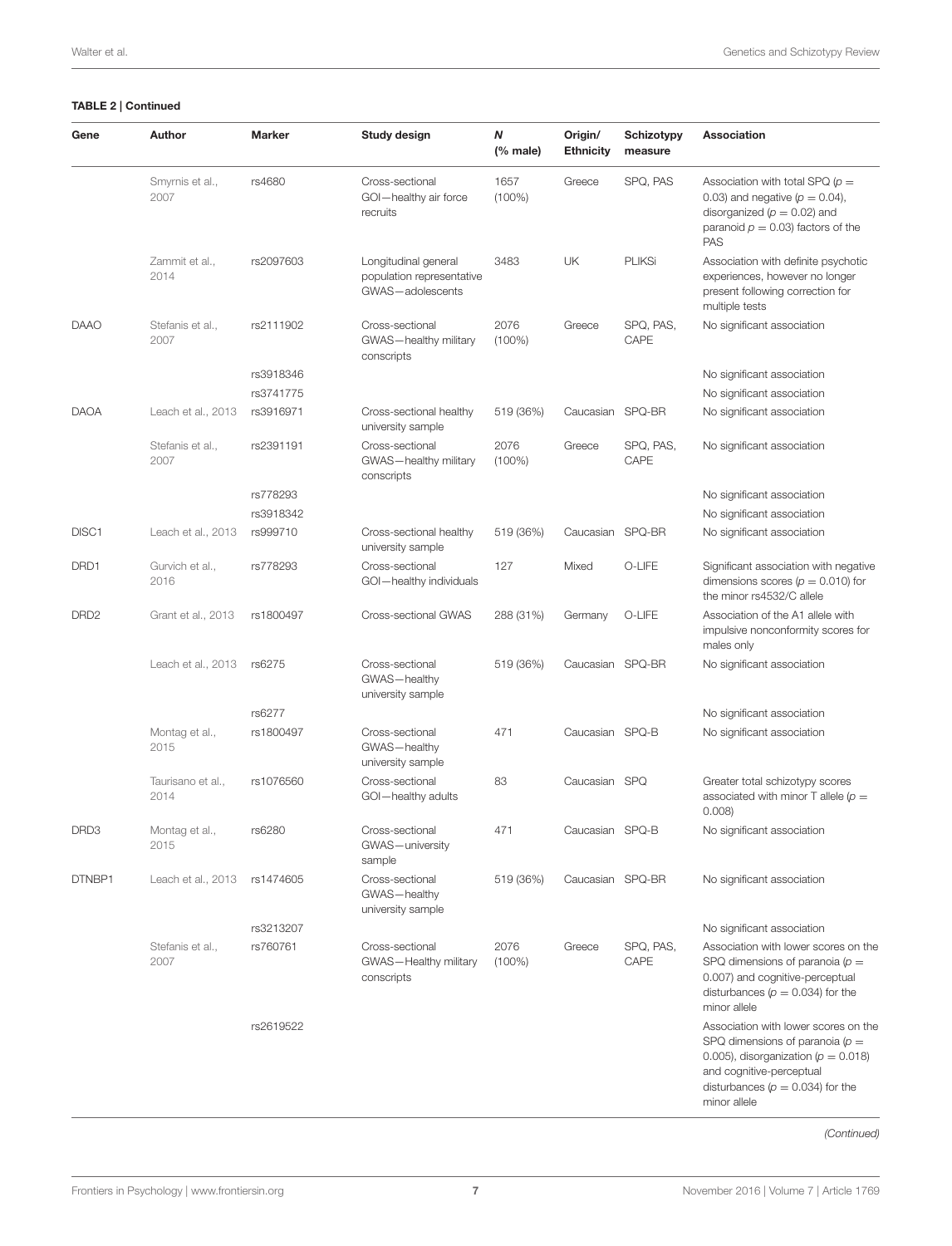| Gene               | Author                          | <b>Marker</b> | Study design                                                            | N<br>$(%$ (% male) | Origin/<br><b>Ethnicity</b> | Schizotypy<br>measure | Association                                                                                                                                                                 |
|--------------------|---------------------------------|---------------|-------------------------------------------------------------------------|--------------------|-----------------------------|-----------------------|-----------------------------------------------------------------------------------------------------------------------------------------------------------------------------|
|                    |                                 | rs1018381     |                                                                         |                    |                             |                       | Association with lower scores on the<br>SPQ paranoia dimension ( $p =$<br>0.026), and positive factor of CAPE<br>$(p = 0.043)$ for the minor allele                         |
|                    |                                 | rs2619539     |                                                                         |                    |                             |                       | No significant association                                                                                                                                                  |
|                    |                                 | rs3213207     |                                                                         |                    |                             |                       | No significant association                                                                                                                                                  |
|                    |                                 | rs1011313     |                                                                         |                    |                             |                       | No significant association                                                                                                                                                  |
|                    |                                 | rs2005976     |                                                                         |                    |                             |                       | No significant association                                                                                                                                                  |
| ERBB4              | Stefanis et al.,<br>2011        | rs707284      | Cross-sectional<br>GWAS-healthy military<br>conscripts                  | 1127<br>$(100\%)$  | Greece                      | <b>SPQ</b>            | No significant association                                                                                                                                                  |
|                    |                                 | rs839523      |                                                                         |                    |                             |                       | No significant association                                                                                                                                                  |
|                    |                                 | rs7598440     |                                                                         |                    |                             |                       | No significant association                                                                                                                                                  |
|                    | Zammit et al.,<br>2014          | rs4673628     | Longitudinal general<br>population representative<br>GWAS-adolescents   | 3483               | UK                          | <b>PLIKSi</b>         | Association with definite psychotic<br>experiences, however no longer<br>present following correction for<br>multiple tests                                                 |
| <b>FAAH</b>        | Arias et al., 2010              | rs324420      | Cross-sectional<br>GWAS-healthy<br>undergraduates                       | 451 (44%)          | Spain                       | SPQ-B,<br>CAPE        | Interaction between cannabis use<br>and higher scores on both<br>SPQ-B-disorganized dimension $(p =$<br>0.013) and CAPE- negative<br>dimension ( $p = 0.034$ ) for A allele |
| GABRB2             | Leach et al., 2013              | rs1816072     | Cross-sectional<br>GWAS-healthy<br>university sample                    | 519 (36%)          | Caucasian SPQ-BR            |                       | No significant association                                                                                                                                                  |
| <b>GNBIL</b>       | Zammit et al.,<br>2014          | rs2269726     | Longitudinal general<br>population representative<br>GWAS-adolescents   | 3483               | UK                          | <b>PLIKSi</b>         | Association with definite psychotic<br>experiences, however no longer<br>present following correction for<br>multiple tests                                                 |
| BRM3               | Zammit et al.,<br>2014          | rs6465084     | Longitudinal general<br>population representative<br>GWAS-adolescents   | 3483               | UK                          | <b>PLIKSi</b>         | Association with definite psychotic<br>experiences, however no longer<br>present following correction for<br>multiple tests                                                 |
|                    | GWA_11p14.1 Leach et al., 2013  | rs1602565     | Cross-sectional<br>GWAS-healthy<br>university sample                    | 519 (36%)          | Caucasian SPQ-BR            |                       | No significant association                                                                                                                                                  |
|                    | GWA_16p13.12 Leach et al., 2013 | rs7192086     | Cross-sectional<br>GWAS-healthy<br>university sample                    | 519 (36%)          | Caucasian SPQ-BR            |                       | No significant association                                                                                                                                                  |
| HIST1H2BJ          | Leach et al., 2013              | rs6913660     | Cross-sectional<br>GWAS-healthy<br>university sample                    | 519 (36%)          | Caucasian SPQ-BR            |                       | Risk allele carrier greater<br>cognitive-perceptual scores $(p =$<br>0.0134). Became non-significant<br>after correcting for multiple tests                                 |
| HTR <sub>2</sub> A | Leach et al., 2013              | rs6311        | Cross-sectional<br>GWAS-healthy<br>university sample                    | 519 (36%)          | Caucasian SPQ-BR            |                       | No significant association                                                                                                                                                  |
| <b>MAOA</b>        | Grant et al., 2013              | MAOA-uVNTR    | Cross-sectional GWAS                                                    | 288 (31%)          | Germany                     | O-LIFE                | Low activity group associated with<br>greater scores for inattentive<br>anhedonia for both full ( $p = 0.016$ )<br>and short ( $p = 0.021$ ) scales, for<br>males only      |
| MAGI <sub>2</sub>  | Zammit et al.,<br>2014          | rs6951046     | Longitudinal general<br>population representative<br>GWAS - adolescents | 3483               | UK                          | <b>PLIKSi</b>         | Association with definite psychotic<br>experiences, however no longer<br>present following correction for<br>multiple tests                                                 |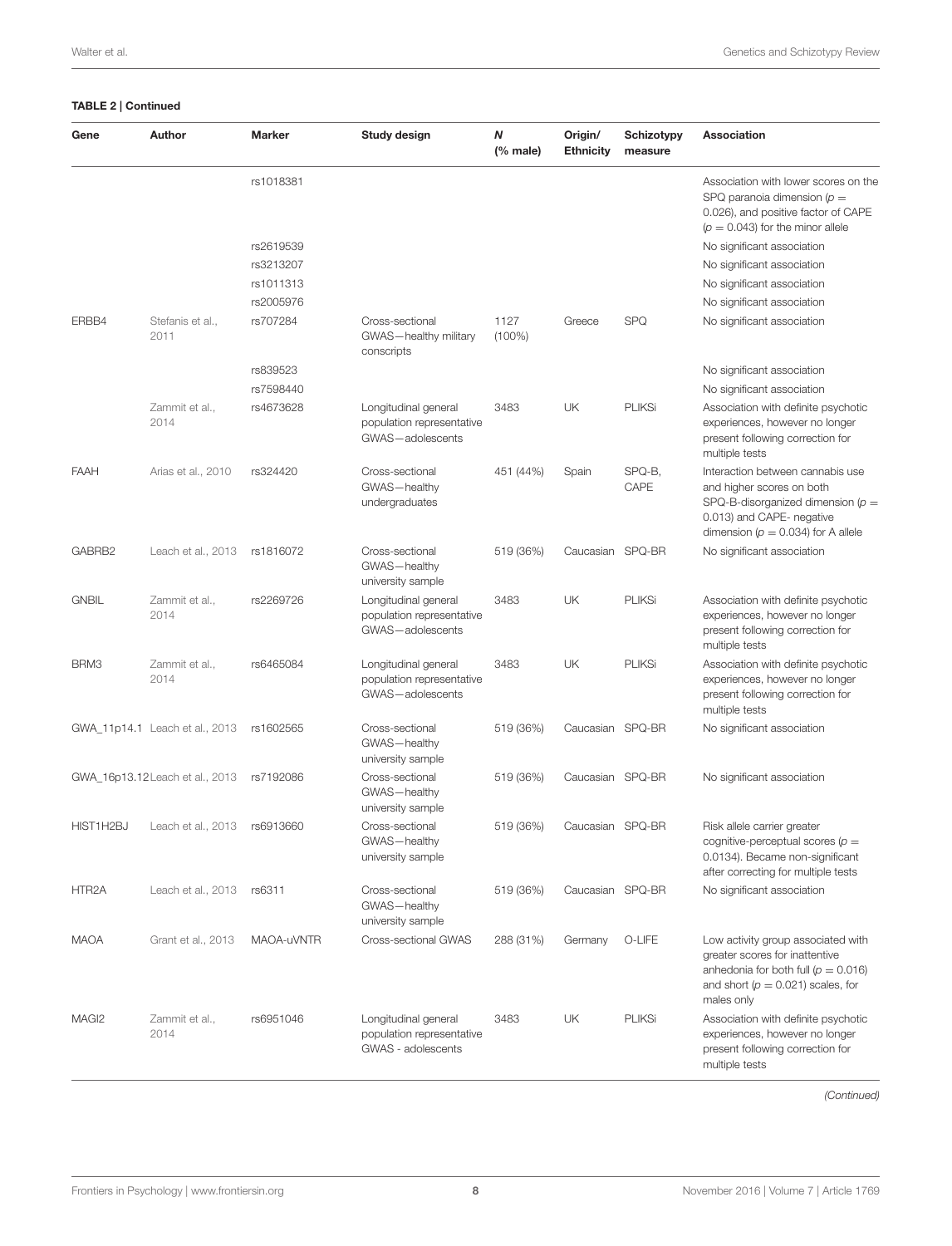| Gene                           | Author                   | <b>Marker</b>   | Study design                                                            | N<br>$(%$ (% male) | Origin/<br><b>Ethnicity</b> | <b>Schizotypy</b><br>measure | Association                                                                                                                                                                                              |
|--------------------------------|--------------------------|-----------------|-------------------------------------------------------------------------|--------------------|-----------------------------|------------------------------|----------------------------------------------------------------------------------------------------------------------------------------------------------------------------------------------------------|
| MDGA1                          | Leach et al., 2013       | rs11759115      | Cross-sectional<br>GWAS-healthy<br>university sample                    | 519 (36%)          | Caucasian SPQ-BR            |                              | No significant association                                                                                                                                                                               |
|                                |                          | rs12191311      |                                                                         |                    |                             |                              | No significant association                                                                                                                                                                               |
| <b>MIR137</b>                  | Zammit et al.,<br>2014   | rs1625579       | Longitudinal general<br>population representative<br>GWAS - adolescents | 3483               | UK                          | <b>PLIKSi</b>                | Association with definite psychotic<br>experiences-risk allele reduced in<br>frequency                                                                                                                   |
| NOTCH4                         | Leach et al., 2013       | rs2071287       | Cross-sectional<br>GWAS-healthy<br>university sample                    | 519 (36%)          | Caucasian SPQ-BR            |                              | No significant association                                                                                                                                                                               |
| NRG1                           | Leach et al., 2013       | rs10503929      | Cross-sectional<br>GWAS-healthy<br>university sample                    | 519 (36%)          | Caucasian SPQ-BR            |                              | Risk allele carrier greater<br>cognitive-perceptual scores $(p =$<br>0.0473). Became non-significant<br>after correcting for multiple tests                                                              |
|                                | Stefanis et al.,<br>2007 | SNP8NRG221132   | Cross-sectional GWAS -<br>healthy military<br>conscripts                | 2076<br>$(100\%)$  | Greece                      | SPQ, PAS,<br>CAPE            | No significant association                                                                                                                                                                               |
|                                |                          | SNP8NRG221533   |                                                                         |                    |                             |                              | No significant association                                                                                                                                                                               |
|                                |                          | SNP8NRG241930   |                                                                         |                    |                             |                              | No significant association                                                                                                                                                                               |
|                                |                          | SNP8NRG243177   |                                                                         |                    |                             |                              | No significant association                                                                                                                                                                               |
|                                |                          | SNP8NRG433E1006 |                                                                         |                    |                             |                              | No significant association                                                                                                                                                                               |
| <b>NRGN</b>                    | Leach et al., 2013       | rs12807809      | Cross-sectional<br>GWAS-healthy<br>university sample                    | 519 (36%)          | Caucasian SPQ-BR            |                              | No significant association                                                                                                                                                                               |
| NRXN1                          | Zammit et al.,<br>2014   | rs3850333       | Longitudinal general<br>population representative<br>GWAS - adolescents | 3483               | UK                          | <b>PLIKSi</b>                | Association with definite psychotic<br>experiences, however no longer<br>present following correction for<br>multiple tests                                                                              |
| NT <sub>5</sub> C <sub>2</sub> | Zammit et al.,<br>2014   | rs11191580      | Longitudinal general<br>population representative<br>GWAS - adolescents | 3483               | UK                          | <b>PLIKSi</b>                | Association with definite psychotic<br>experiences-risk allele reduced in<br>frequency                                                                                                                   |
| PDE4B                          | Leach et al., 2013       | rs910694        | Cross-sectional<br>GWAS-healthy<br>university sample                    | 519 (36%)          | Caucasian SPQ-BR            |                              | Risk allele carrier lower total<br>schizotypy scores ( $p = 0.0475$ )<br>Became non-significant after<br>correcting for multiple tests                                                                   |
| PPP3CC                         | Leach et al., 2013       | rs10108011      | Cross-sectional<br>GWAS-healthy<br>university sample                    | 519 (36%)          | Caucasian SPQ-BR            |                              | No significant association                                                                                                                                                                               |
| <b>PRODH</b>                   | Ma et al., 2007          | rs385440        | GOI - representative<br>healthy community<br>sample                     | 465 (49%)          | China                       | <b>SPQ</b>                   | No significant association                                                                                                                                                                               |
|                                |                          | rs372055        |                                                                         |                    |                             |                              | No significant association                                                                                                                                                                               |
| PRSS16                         | Leach et al., 2013       | rs13219354      | Cross-sectional<br>GWAS-healthy<br>university sample                    | 519 (36%)          | Caucasian SPQ-BR            |                              | No significant association                                                                                                                                                                               |
|                                |                          | rs6932590       |                                                                         |                    |                             |                              | Risk allele carrier greater<br>cognitive-perceptual scores ( $p =$<br>0.0363) and greater total schizotypy<br>scores ( $p = 0.0266$ ). Becomes<br>non-significant after correcting for<br>multiple tests |
| <b>RELN</b>                    | Leach et al., 2013       | rs262355        | Cross-sectional<br>GWAS-healthy<br>university sample                    | 519 (36%)          | Caucasian SPQ-BR            |                              | Risk allele carrier greater<br>interpersonal ( $p = 0.0118$ ) and<br>disorganized scores ( $p = 0.0401$ ).<br>Becomes non-significant after<br>correcting for multiple tests                             |
|                                |                          | rs7341475       |                                                                         |                    |                             |                              | No significant association                                                                                                                                                                               |
|                                |                          |                 |                                                                         |                    |                             |                              |                                                                                                                                                                                                          |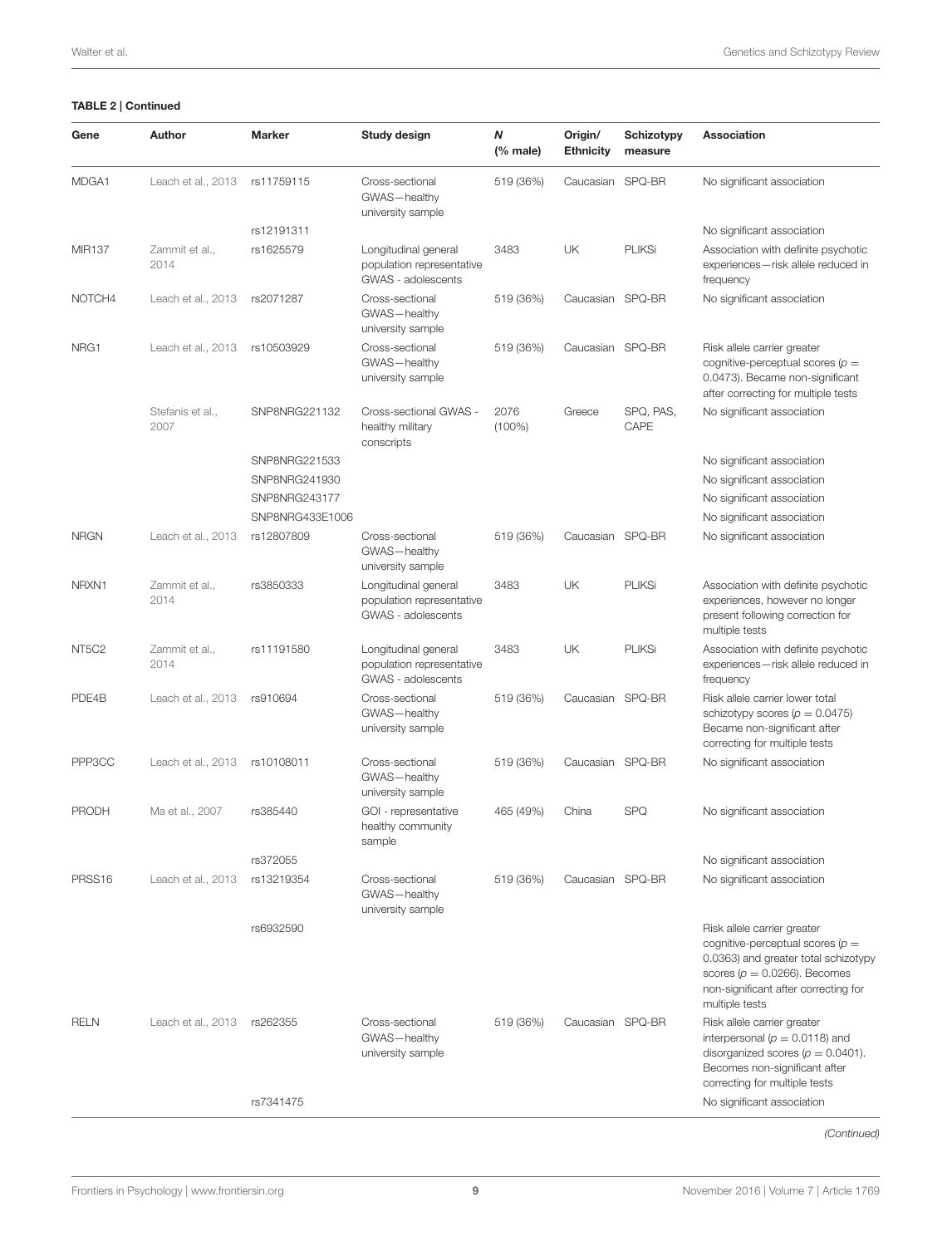| Gene              | Author                   | <b>Marker</b>   | Study design                                             | Ν<br>$(%$ (% male) | Origin/<br><b>Ethnicity</b> | Schizotypy<br>measure | Association                                                                                                                                                                                                                                                                                                                                       |
|-------------------|--------------------------|-----------------|----------------------------------------------------------|--------------------|-----------------------------|-----------------------|---------------------------------------------------------------------------------------------------------------------------------------------------------------------------------------------------------------------------------------------------------------------------------------------------------------------------------------------------|
| RGS4              | Leach et al., 2013       | rs2661319       | Cross-sectional<br>GWAS-healthy<br>university sample     | 519 (36%)          | Caucasian SPQ-BR            |                       | Risk allele carrier lower interpersonal<br>( $p = 0.0162$ ), cognitive-perceptual (p<br>$= 0.0125$ , and total schizotypy<br>scores ( $p = 0.0155$ ). Becomes<br>non-significant after correcting for<br>multiple tests                                                                                                                           |
|                   | Stefanis et al.,<br>2008 | rs2661319       | Cross-sectional GWAS -<br>healthy military<br>conscripts | 1127<br>$(100\%)$  | Greece                      | <b>SPQ</b>            | Associated with greater SPQ scores<br>$(p = 0.039)$ for the A allele                                                                                                                                                                                                                                                                              |
|                   |                          | rs951436        |                                                          |                    |                             |                       | Association with greater negative<br>SPQ scores ( $p = 0.009$ ) for the T<br>allele                                                                                                                                                                                                                                                               |
|                   |                          | rs951439        |                                                          |                    |                             |                       | No significant association                                                                                                                                                                                                                                                                                                                        |
|                   |                          | rs10917670      |                                                          |                    |                             |                       | No significant association                                                                                                                                                                                                                                                                                                                        |
| RPP <sub>21</sub> | Leach et al., 2013       | rs3130375       | Cross-sectional<br>GWAS-healthy<br>university sample     | 519 (36%)          | Caucasian SPQ-BR            |                       | No significant association                                                                                                                                                                                                                                                                                                                        |
| SLC6A3            | Grant et al., 2013       | DAT 3' UTR-VNTR | Cross-sectional GWAS                                     | 288 (31%)          | Germany                     | O-LIFE                | Cognitive distortion score associated<br>with 9-repeat-allele in males only<br>(small sample)                                                                                                                                                                                                                                                     |
| TPH1              | Leach et al., 2013       | rs1799913       | Cross-sectional<br>GWAS-healthy<br>university sample     | 519 (36%)          | Caucasian SPQ-BR            |                       | No significant association                                                                                                                                                                                                                                                                                                                        |
| ZNF804A           | Leach et al., 2013       | rs1344706       | Cross-sectional<br>GWAS-healthy<br>university sample     | 519 (36%)          | Caucasian                   | SPQ-BR                | No significant association                                                                                                                                                                                                                                                                                                                        |
|                   | Stefanis et al.,<br>2013 | rs7597593       | Cross-sectional GWAS -<br>healthy military<br>conscripts | 1507<br>$(100\%)$  | Greece                      | SPQ, PAS,<br>CAPE     | Significant association with paranoid<br>SPQ scores $(p = 0.004)$ .<br>Additionally, an association trend<br>with positive factors for the CAPE<br>and PAS for individuals with the<br>major C allele ( $p = 0.081$ ). The A risk<br>allele was associated with decreased<br>scores in SPQ factors as well as the<br>PAS and CAPE positive factor |
|                   |                          | rs1344706       |                                                          |                    |                             |                       | Significant association with paranoid<br>( $p = 0.02$ ) and disorganization ( $p =$<br>0.081) SPQ scores. The T risk allele<br>was associated with decreased<br>scores in SPQ factors as well as the<br>PAS and CAPE positive factor                                                                                                              |
|                   |                          | rs4667001       |                                                          |                    |                             |                       | No significant association                                                                                                                                                                                                                                                                                                                        |
|                   |                          | rs3731834       |                                                          |                    |                             |                       | No significant association                                                                                                                                                                                                                                                                                                                        |
|                   | Yasuda et al.,<br>2011   | rs1344706       | Cross-sectional GOI -<br>healthy individuals             | 176 (47%)          | Japan                       | <b>SPQ</b>            | Association with higher total SPQ<br>scores ( $p = 0.042$ ) and<br>disorganization scores ( $p = 0.033$ )<br>for the risk T allele                                                                                                                                                                                                                |

*SPQ BR, Schizotypal Personality Questionnaire Brief Revised; SPQ, Schizotypal Personality Questionnaire; STQ, Schizotypal Traits Questionnaire; SIDP- IV, Structured Interview for DSM-IV Personality; CAPE, Community Assessment of Psychic Experiences; SPQ B, Schizotypal Personality Questionnaire Brief version; PAS, Perceptual Aberration Scale; WSS, Wisconsin Schizotypy Scales; O-LIFE, Oxford-Liverpool Inventory of Feelings and Experiences; PLIKSi, Psychosis-Like Symptoms interview.*

of schizophrenia patients [\(Hahn et al., 2006\)](#page-15-14). Two studies have investigated SNPs within this gene [\(Stefanis et al., 2011;](#page-17-19) Zammit et al., [2014\)](#page-18-6), and results have been inconsistent with only one SNP (rs4673628) associating with positive schizotypy.

Genes involved in the regulation of dopamine have been a strong candidate due to dopamine's documented role in

schizophrenia and schizotypal traits (e.g., [Woodward et al., 2011;](#page-18-8) [Seeman and Seeman, 2014\)](#page-17-21). Considerable attention has been given to the catechol-O-methyltransferase gene (or COMT). This gene codes for an enzyme involved in the breakdown of catecholamines, including dopamine, at the synapse. A single variation from G to A at codon 158 of COMT (rs4680) results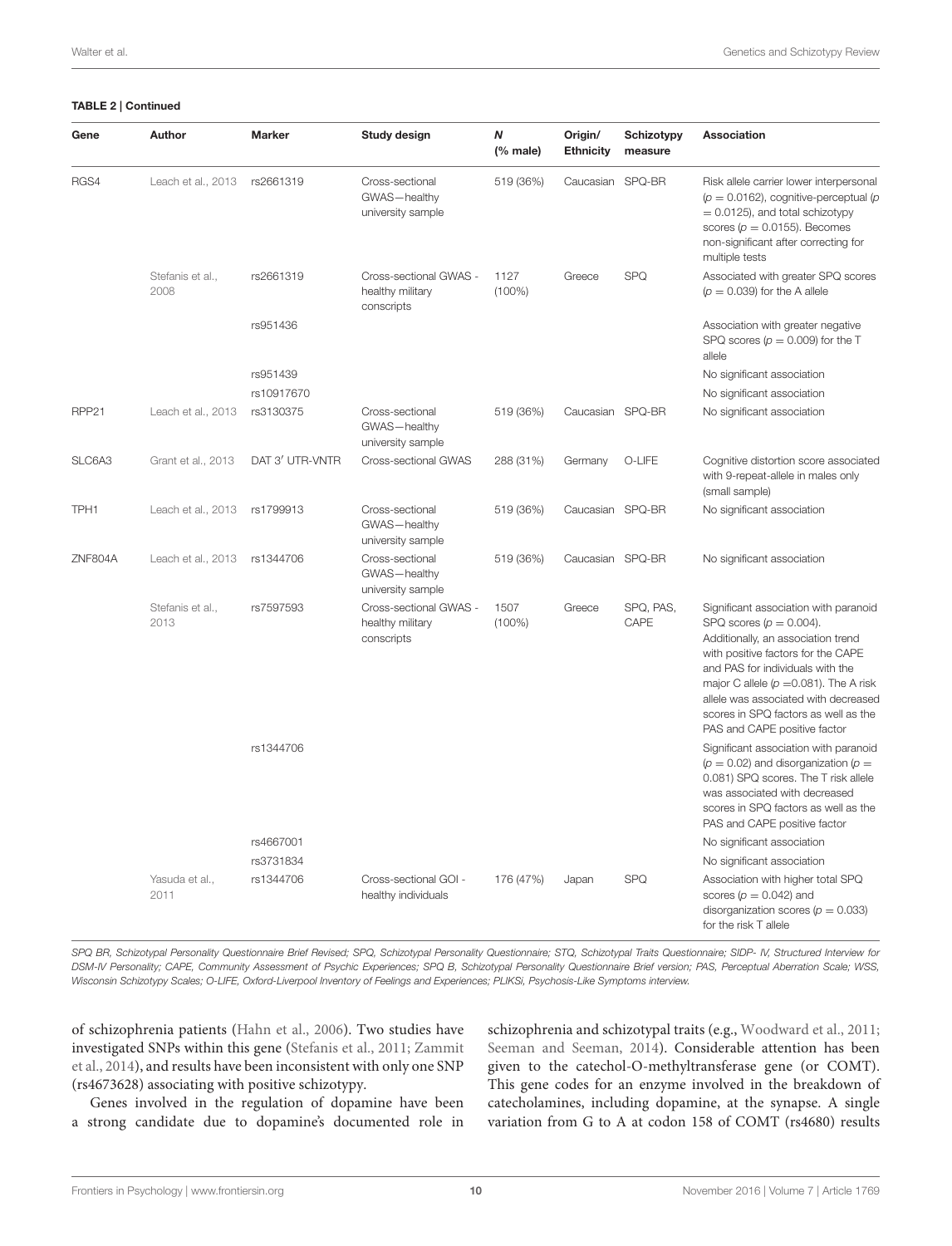in a valine (Val) to methionine (Met) substitution in the amino acid sequence of the protein. This change leads to a functional alteration in the activity of the enzyme: Low (Met), Medium (Val/Met) and High (Val). Several studies have reported an association between high activity allele and patients with schizophrenia [\(Glatt et al., 2003;](#page-15-15) [Gogos and Gerber, 2006\)](#page-15-16). Authors suggest that the high activity enzyme leads to lower dopamine activity in the cortex and can account for both the negative and cognitive symptoms found in schizophrenia. This SNP has been associated with higher schizotypy scores in several gene-wide association studies (GWAS) (Caucasian population: [Avramopoulos et al., 2002;](#page-14-12) [Schürhoff et al., 2007;](#page-17-15) [Smyrnis et al.,](#page-17-16) [2007;](#page-17-16) [Grant et al., 2013;](#page-15-2) [de Castro-Catala et al., 2015.](#page-15-12) Chinese population: [Ma et al., 2007\)](#page-16-23) but not all (Caucasian population: [Arias et al., 2010;](#page-14-11) [Grant et al., 2014;](#page-15-17) [Zammit et al., 2014\)](#page-18-6). A key regulator of the levels of dopamine in the synapses in brain is the dopamine transporter protein (DAT), encoded by gene SLC6A3 (located at 5p15.3). Unlike COMT which operates within the synapse, DAT reuptakes the neurotransmitter into the presynaptic neuron. Given the functional importance to neurotransmission of this gene, it has been comparatively under investigated in relation to schizotypy. The functional polymorphism of interest is located at the 3′UTR region of SLC6A3 in a form of a Variable Number Tandem Repeat (VNTR) of 40 bp. Rare allele 9 carriers of this VNTR were found with schizotypal features [\(Grant et al., 2013\)](#page-15-2), however due to the limited sample this result has to be considered with caution. Rather than just focusing on the factors involved in breaking down or taking up neurotransmitters, attention has also been given to SNPs coding for dopamine receptors. These SNPs can lead to functional and structural alterations in dopamine (e.g,. [D'Souza and Craig, 2006;](#page-15-18) [Michealraj et al., 2014\)](#page-16-25). [Gurvich et al.](#page-15-13) [\(2016\)](#page-15-13) found that dopaminergic receptor D1 was linked to increased scores on schizotypy factors that resemble negative symptoms in clinically diagnosable schizophrenia, while Grant et al. [\(2014\)](#page-15-17) reported that SNPs in the dopaminergic receptors D4 and D5 were negatively correlated with schizotypal features. These authors concluded that schizotypy is associated with dopamine dysregulation. However, the results for dopamine receptors as a whole are mixed, with [Grant et al. \(2013\)](#page-15-2) and [Taurisano et al. \(2014\)](#page-17-18) finding an association with schizotypy at the D2 receptor, which conflicts with the findings of [Leach et al.](#page-16-22) [\(2013\)](#page-16-22) and [Montag et al. \(2015\)](#page-16-24).

Several other functional SNPs with relevance to neurotransmission and brain maturation have also been investigated in relation to schizotypy. A factor considered essential for supporting neuronal growth and promoting neuronal survival is brain-derived neurotrophic factor (BDNF). BDNF has been widely investigated for its relevance to schizophrenia [\(Kheirollahi et al., 2016\)](#page-16-26). Proline is an amino acid which is found in excess in patients with schizophrenia. There is a SNP of interest in the gene coding for proline oxidase enzyme, which is able to metabolize (PRODH). Additionally, a SNP coding for D-Amino Acid Oxidase enzyme involved in glutamatergic neurotransmission (DAAO), has been demonstrated to be associated with schizophrenia in casecontrol studies [\(Caldinelli et al., 2013\)](#page-14-13). One study in a Chinese population [\(Yang et al., 2013\)](#page-18-9), found no association between these SNPs and schizotypy scores. Similarly, after correction for multiple comparisons, no significant associations were observed between SNPs in DAAO gene and schizotypy in a Greek military healthy cohort [\(Stefanis et al., 2007\)](#page-17-17). The same cohort was employed to evaluate risk factors for schizotypy for selected SNPs in RGS4 gene. The RGS4 gene codes for Regulator of G protein signaling, which is involved in intracellular signaling in glutamatergic and dopaminergic receptors. Genetic variant for rs951436 and rs2661319 were associated with negative schizotypy and total schizotypy respectively, however none of the tested SNPs were associated with cognitive indices, despite the seeming functional importance of RGS4 [\(Stefanis et al., 2008\)](#page-17-13).

Looking at other candidate neuronal receptors, genetic variants for CACNA1C gene has been of interest to some investigators. This gene codes for a sub-unit of the calcium channel which regulates the calcium influx into the cells; a mechanism which has implications for learning and memory. One SNP in this gene (rs1006737) has been previously associated with schizophrenia [\(Porcelli et al., 2015\)](#page-17-22). In a Caucasian sample, schizotypal paranoid ideation was associated with this SNP [\(Roussos et al., 2011\)](#page-17-23). In another study from the same group, the same genetic variant was positively associated with interview assessed schizotypal personality disorder paranoid ideation and unusual experiences [\(Roussos et al., 2013\)](#page-17-14). Given the replication of an association between schizotypal traits and this SNP it is worthy of investigation in future studies.

An increasing area of exploration in association studies is the zinc finger (ZNF) family. The ZNF family plays roles in the binding of DNA- and RNA proteins; where amino acids are folded into a single structural unit around a zinc atom to stabilize the fold [\(Sun et al., 2015\)](#page-17-24). They are involved in multiple functions, including transcriptional activation, protein folding, RNA packaging, lipid binding, and DNA recognition [\(Laity et al., 2001\)](#page-16-27). Recently, focus has been given to specific SNPs of ZNF804A (e.g., rs1344706, rs4667001, and rs728534) with a meta-analysis by [Zhu et al. \(2014\)](#page-18-10) showing an association with schizophrenia risk in both Asian and Caucasian populations. When investigating these SNPs in reference to schizotypy, we see mixed results with some studies finding a significant association with schizotypy [\(Yasuda et al., 2011;](#page-18-7) [Stefanis et al., 2013\)](#page-17-20) and others not [\(Leach et al., 2013\)](#page-16-22).

There is burgeoning interest in whether genes inherited from the maternal and paternal lines have differing effects, known as imprinting. This has been partly driven by consistent findings for increasing paternal age being related to psychosis risk (Foutz and Mezuk, [2015;](#page-15-19) [Martin et al., 2015\)](#page-16-28) and speculation on what mechanism may be underpinning this. Additionally, the role of imprinting in psychiatric genetics is becoming more widely speculated upon and a point for consideration within psychotic disorders [\(Crespi, 2008\)](#page-15-20). In support of this the imprinted gene LRRTM1 (Leucine-rich repeat transmembrane neuronal 1) was reported to be a risk factor for mental illness such as schizophrenia when the gene was inherited from the father [\(Francks et al., 2007\)](#page-15-21). LRRTM1 plays a significant role in brain development and reflects a variable profile of maternal regulation [\(Francks et al., 2007\)](#page-15-21). Given that schizophrenia and schizotypal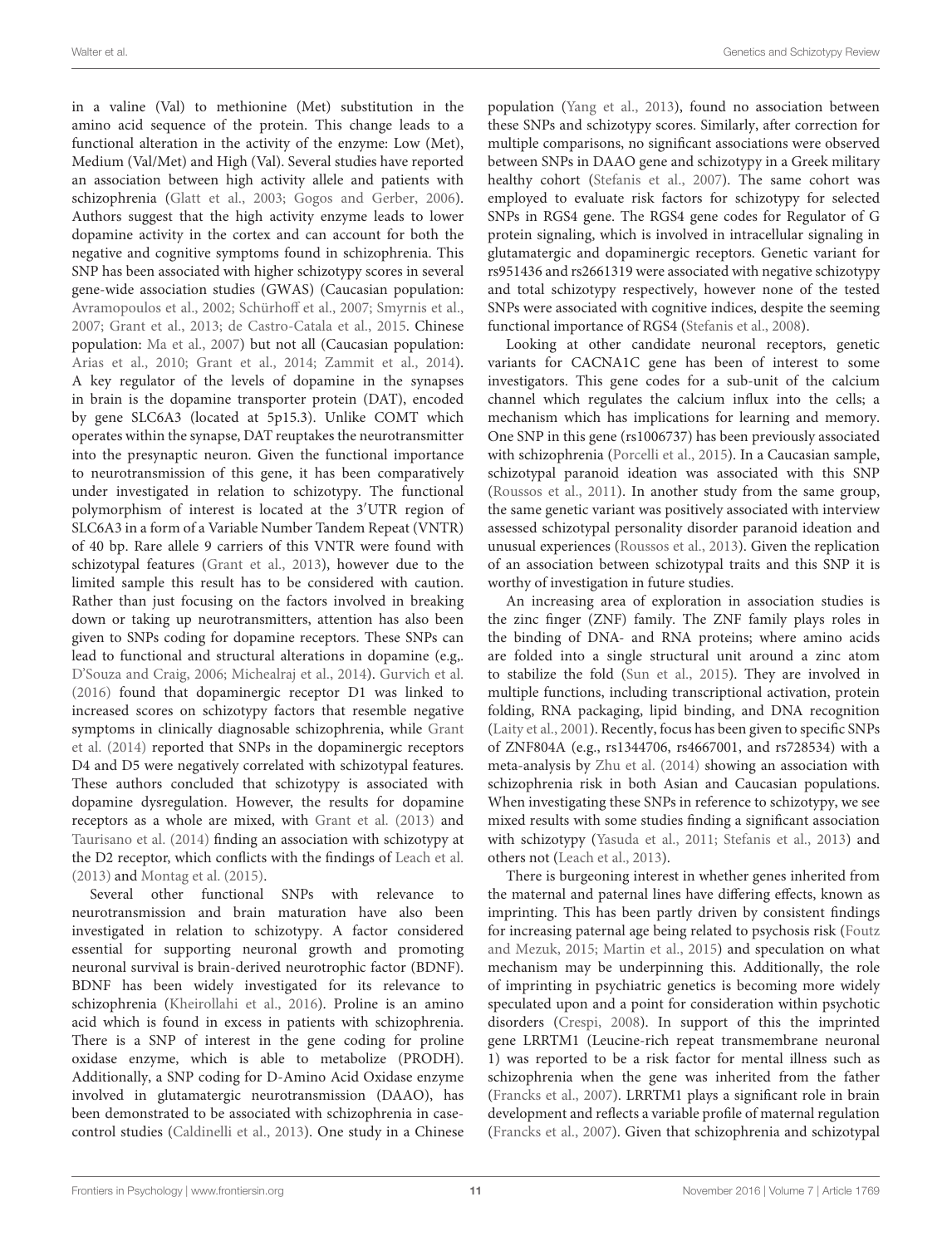traits are considered to be neurodevelopmental, this gene may be of functional significance. Three SNPs (rs1007371, rs1446109, rs723524) in the LRRTM1 gene were examined in a student Canadian cohort for their association with a brief measure of schizotypy [\(Leach et al., 2014\)](#page-16-29). However, none of the tested SNPs were significantly associated with schizotypy after correction for multiple comparisons. Given the gene's significance for neurodevelopment and maturation of the brain, potentially through the lifespan, this requires further investigation.

To some extent linkage studies have led to SNPs previously associated with schizophrenia being investigated for their relevance to schizotypal traits. The findings from the SNP studies are mixed, at best. However, they are similarly mixed using patient groups, where a concentrated expression of biological risk is found. The advantage of examining schizotypy in healthy populations is the potential to achieve large sample sizes, often compromised in patient case-control studies. However, there are caveats to such an approach. First the genetic risk will be "watered-down" in the attenuated schizotypal traits. Assuming a polygenic approach to risk, this will mean each individual will carry fewer at risk alleles. Secondly, there is as much heterogeneity in the expression of schizotypal traits in the healthy population as there is in the presentation of symptoms in patient populations. Thirdly, it is possible that schizotypes also carry protective SNPs which decrease the likelihood of transition to psychosis, this complicates a scenario which we know represents the convergence of multifaceted risk markers, only some of which are biological in nature. To date, few studies have taken advantage of the possibility of using large sample sizes to investigate the genetic underpinnings of schizotypy. There may be both pragmatic and theoretical concerns at play. Some still appear to question the utility of schizotypy to investigate psychotic disorders, questioning its role in risk for psychosis as well as the possibility it represents a useful intermediate phenotype. Others question the degree to which it is of interest in itself. These continued concerns being voiced in the literature ensure that obtaining funding to investigate the biological underpinnings of schizotypy can be difficult; restricting the investigation of the genetic underpinnings to often already established population databases where measures are limited and phenotypic refinement not possible. Finally, there are sample overlaps in the studies summarized here. Multiple research groups need to investigate these questions, each with their own approach to ensure that thorough and representative research eventuates in the future.

## GENETIC DISORDERS REPORTING SCHIZOTYPAL TRAITS (SCHIZOTYPY, SCHIZOTYPAL, PSYCHOSIS, PSYCHOTIC, SCHIZOPHRENIA, GENETIC DISORDERS, DEVELOPMENTAL DISORDERS)

Alongside the traditional methods of linkage, family studies and SNPs examining the underpinnings of the psychosis continuum, an alternative approach exists. There are a number of genetic disorders, with well-characterized genetic deletions or insertions, where rates of schizophrenia are considered to be higher than those found in the general population. In these instances, the genetic mutations are established, often with documented physical and psychological implications. It is possible that consideration of these disorders in relation to schizotypal traits would assist in providing additional evidence for the biological mechanisms underpinning the expression of these traits. Interestingly, given the current diagnostic manuals, individuals with well-defined genetic variations cannot receive a diagnosis of schizophrenia. However, some debate surrounds whether psychotic symptom presentation in those with genetic variations differs from the strict definition of schizophrenia (e.g., [Bassett et al., 2003\)](#page-14-14). A brief overview of genetic disorders with elevated rates of schizophrenia, where consideration has been given to schizotypal traits will be outlined.

Perhaps the most well-known genetic disorder associated with psychotic disorders is Chromosome 22q11.2 deletion syndrome. Deletion of 22q11.2 underpins a group of syndromes including DiGeorge syndrome, velocardiofacial syndrome (VCFS; also called Shprintzen syndrome), Opitz G/BBB syndrome and Conotruncal anomaly face syndrome. Chromosome 22q11.2 deletion syndrome is associated with physical problems in the cleft palate, heart, kidneys, lungs, autoimmune problems, and distinctive facial features. Many individuals have lower IQ than the general population, are developmentally delayed and have cognitive deficits. The deletion occurs in 1:5000 live births [\(Botto et al., 2003\)](#page-14-15); although some argue rates may be much higher, given the heterogeneity of presentation it is possible those with the deletion will receive an alternative diagnosis and may not receive genetic testing. There is substantial evidence documenting elevated rates of schizophrenia in adolescence and adulthood in those with 22q11.2 deletion syndrome when compared to the general population. In addition, they appear to be at greater risk for developing schizophrenia than other learning disabled individuals [\(Gothelf et al., 2007\)](#page-15-22). The existence of subclinical psychotic symptoms in children and adolescents with 22q11.2 deletion syndrome has clinical predictive validity for future psychotic disorders [\(Gothelf et al., 2007\)](#page-15-22). Indeed, [Debbané et al. \(2006\)](#page-15-23) reported 28% of their child and adolescent sample had psychotic symptoms. Consequently, the examination of schizotypal features in 22q11.2 deletion syndrome individuals is clinically valid as a potential preventative measure in this group as well as providing additional information concerning the pathogenesis of the psychosis.

[Monks et al. \(2014\)](#page-16-30) reported rates of schizotypy to be higher in a 22q11.2 deletion sample compared to controls, even when participants with a current psychotic disorder were excluded from the 22q11.2 deletion group. Adolescents with 22q11.2 deletion syndrome have been reported to have elevated interpersonal schizotypal traits compared to controls, and the assessment of these traits appeared to be consistent over a three year period [\(Fonseca-Pedrero et al., 2016\)](#page-15-24). In addition, higher levels of negative schizotypal traits have been reported in those with 22q11.2 deletion when compared to controls, even after controlling for anxiety, depression and full scale intelligence [\(Schneider et al., 2015\)](#page-17-25). There are a number of genes captured by the 22q11.2 deletion area, these include: COMT, PRODH, zinc finger gene (ZDHHC8) and armadillo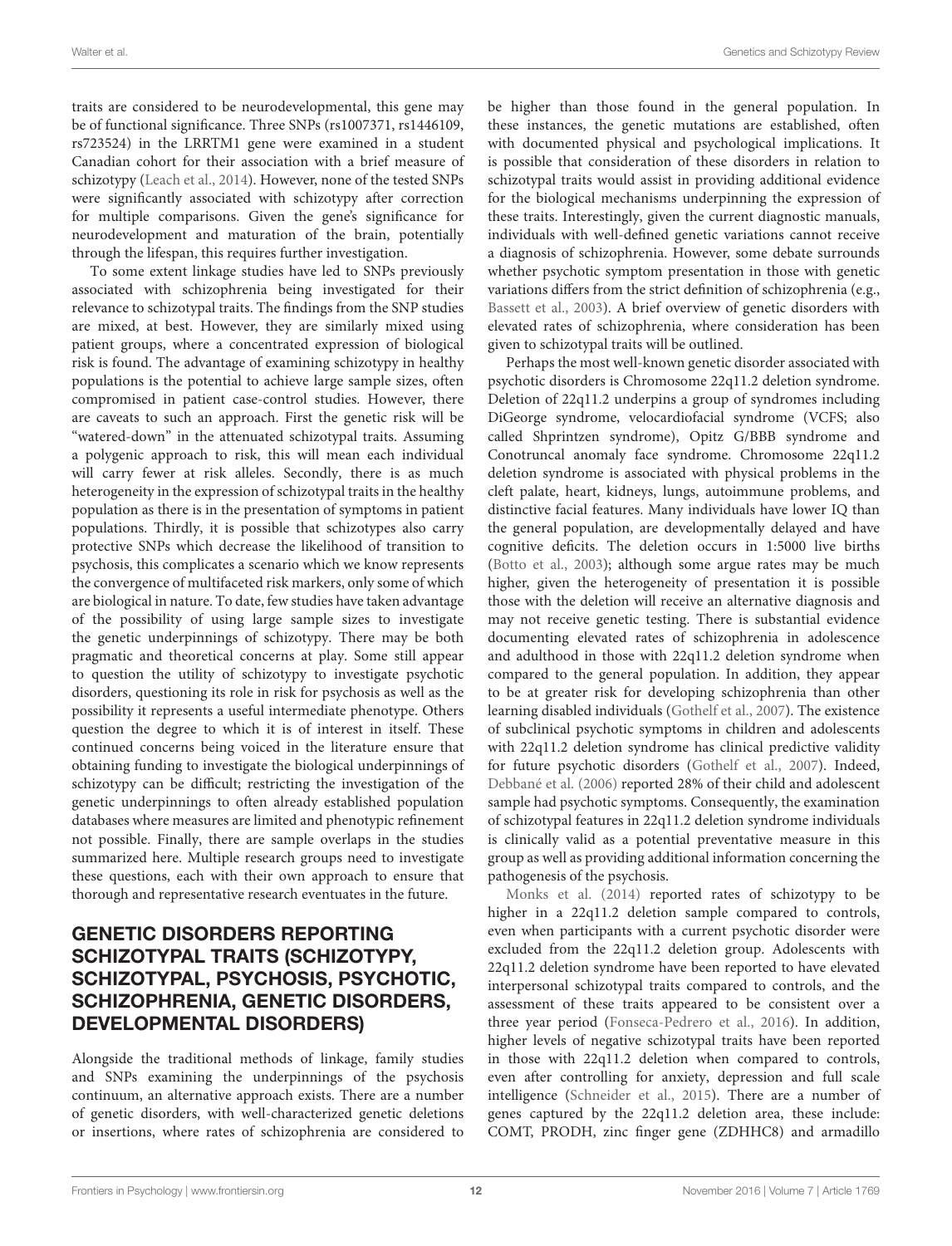repeat protein deleted in velocardiofacial syndrome (ARVCF; see [Harrison and Weinberger, 2005;](#page-15-25) [Prasad et al., 2008](#page-17-26) for reviews). Polymorphisms in these genes have been varyingly associated with cognitive deficits, schizophrenia, high schizotypy and psychotic symptoms both in psychiatric populations and in 22q11.2 samples. However, these associations have not been consistently reported; and, to date, it is difficult to determine whether negative findings are due to sample differences (e.g., cultural variation in allelic frequency), sex differences, phenotypic heterogeneity or low statistical power.

A disorder which has also been investigated for its similarities to schizophrenia is that of Fragile X syndrome (for example see [Kelemen et al., 2013\)](#page-15-26). In Fragile X there is a mutation of multiple CGG repeats on the X chromosome located in an area coding for a protein which appears to be fundamental to healthy brain development and functioning. The phenotypic characteristics of the disorder are developmental delays and cognitive impairments. Additionally, carriers (particularly males) can express psychomotor and cognitive difficulties as they age. Although in children Fragile X is most closely associated with autism spectrum and other pervasive developmental disorders (e.g., [Franke et al., 1996;](#page-15-27) [Tsiouris and Brown, 2004\)](#page-17-27), some studies have suggested there may be a link with psychotic disorders. Given the overlapping pathophysiology of dysregulation in BDNF, glutamate and gamma-Aminobutyric acid (GABA) shared by Fragile X and schizophrenia, the potential for common causal pathways seems plausible. A number of studies have also reported associations between elevated rates of schizotypal traits and Fragile X chromosomal abnormalities [\(Reiss et al., 1988;](#page-17-28) [Kerby and Dawson, 1994;](#page-16-31) [Sobesky et al., 1994;](#page-17-29) [Franke et al.,](#page-15-27) [1996\)](#page-15-27). However, given the levels of social anxiety and withdrawal in those with Fragile X syndrome it would be worthwhile further investigating which aspects of schizotypy are elevated in this syndrome. The overlapping pathophysiology with schizophrenia certainly makes the area of the chromosome affected in Fragile X of significance for those concerned schizophrenia etiology. However, phenotypic presentation, particularly in males, is more developmentally pervasive than the later presentation of symptoms in psychotic disorders. Researchers have linked the expression of Fragile X protein to symptoms and age of onset of schizophrenia [\(Hossein and Folsom, 2011;](#page-15-28) [Kovács et al.,](#page-16-32) [2013\)](#page-16-32). Therefore, Fragile X protein levels deserve consideration in schizotypal individuals.

Another sex chromosome linked disorder of interest is Klinefelter syndrome where individuals have a 47 XXY karyotype, possessing an extra X chromosome. It occurs in approximately 1 in 670 male births [\(Bojesen et al., 2003\)](#page-14-16). Many of the genes on the additional X chromosome are inactive which accounts for the relatively mild presentation of difficulties in Klinefelter's compared to other genetic disorders. However, there are some genes on the X chromosome which are homologous with those found on the Y chromosome and consequently are expressed. Males with Klinefelter's tend to be tall in stature, experience difficulties in hormonal expression, experience gynecomastia and infertility. Cognitive deficits in verbal domains (including dyslexia) are most commonly reported (e.g., Fales et al., [2003\)](#page-15-29). The brain structural abnormalities found in

Klinefelter's individuals are similar to those reported in patients with schizophrenia, including temporal lobe abnormalities, enlarged ventricles and structurally and functionally reduced or reversed asymmetries (e.g., [Reiss et al., 2000;](#page-17-30) [Itti et al., 2003;](#page-15-30) [DeLisi et al., 2005\)](#page-15-31). Approximately, 0.8–1% of male inpatients with schizophrenia are found to have an XXY karyotype (DeLisi et al., [1994\)](#page-15-32). Rates of psychotic symptoms [\(DeLisi et al., 1994\)](#page-15-32) and psychotic disorders [\(Bojesen et al., 2006;](#page-14-17) [Cederlöf et al., 2014\)](#page-14-18) are elevated in Klinefelter's individuals compared to the general population (although see [Mors et al., 2001\)](#page-16-33). Studies have reported that schizotypal traits are higher in those with Klinefelter's when compared to healthy controls [\(Van Rijn et al., 2006,](#page-17-31) [2009;](#page-17-32) [Verhoeven and Egger, 2011\)](#page-17-33). Some authors have suggested that the association between Klinefelter's and schizotypal traits is a function of the cognitive disorganization and verbal deficits found in the genetic syndrome. However, those with Klinefelter's also have elevated diagnoses of autism spectrum, ADHD and bipolar disorders; consequently, the higher schizotypal scores could be an expression of vulnerability to psychopathology in general rather than a demonstrated specificity for psychotic disorders.

Genetic disorders in some ways allow for the possibility of minimizing heterogeneity of genetic abnormalities within a well characterized subpopulation to enable exploration of the consequent phenotypic presentations. However, as yet it is poorly understood how the general genetic background would act to mediate or moderate deletions and insertions. Therefore, the possibility of the effects of epistatic interactions shaping phenotypic expression of genetic disorders needs to be more fully explored. One commonality in presentation of the genetic disorders highlighted above is cognitive deficits. It would be tempting to conclude that the associations with psychotic disorders and schizotypal traits are through a common causal pathway relating to cognitive vulnerabilities in verbal abilities and executive function. However, other developmental disorders such as Downs Syndrome also display cognitive deficits and yet do not have an over representation of psychotic disorders; thus a seemingly simple hypothesis is unsupported given that it cannot be generalized. Further work is needed to determine which aspects of the genetic disorders are particularly predictive of schizotypal traits and whether cognitive deficits, social difficulties or common biological pathways are the crucial factors in determining risk for schizotypal traits.

# CONCLUSIONS AND FUTURE DIRECTIONS

The selection of genetic variations investigated for their association with schizotypal traits has been largely shaped by studies concerned with schizophrenia. These include microsatellite, SNPs, insertions and deletions in neurobiological pathways known to be aberrant in psychotic disorders, including dopamine, glutamate and GABA. The authors were surprised by the relative paucity of papers which considered the genetic underpinnings of schizotypal traits. Unlike the clinical end point of psychotic disorders, schizotypal traits can be readily,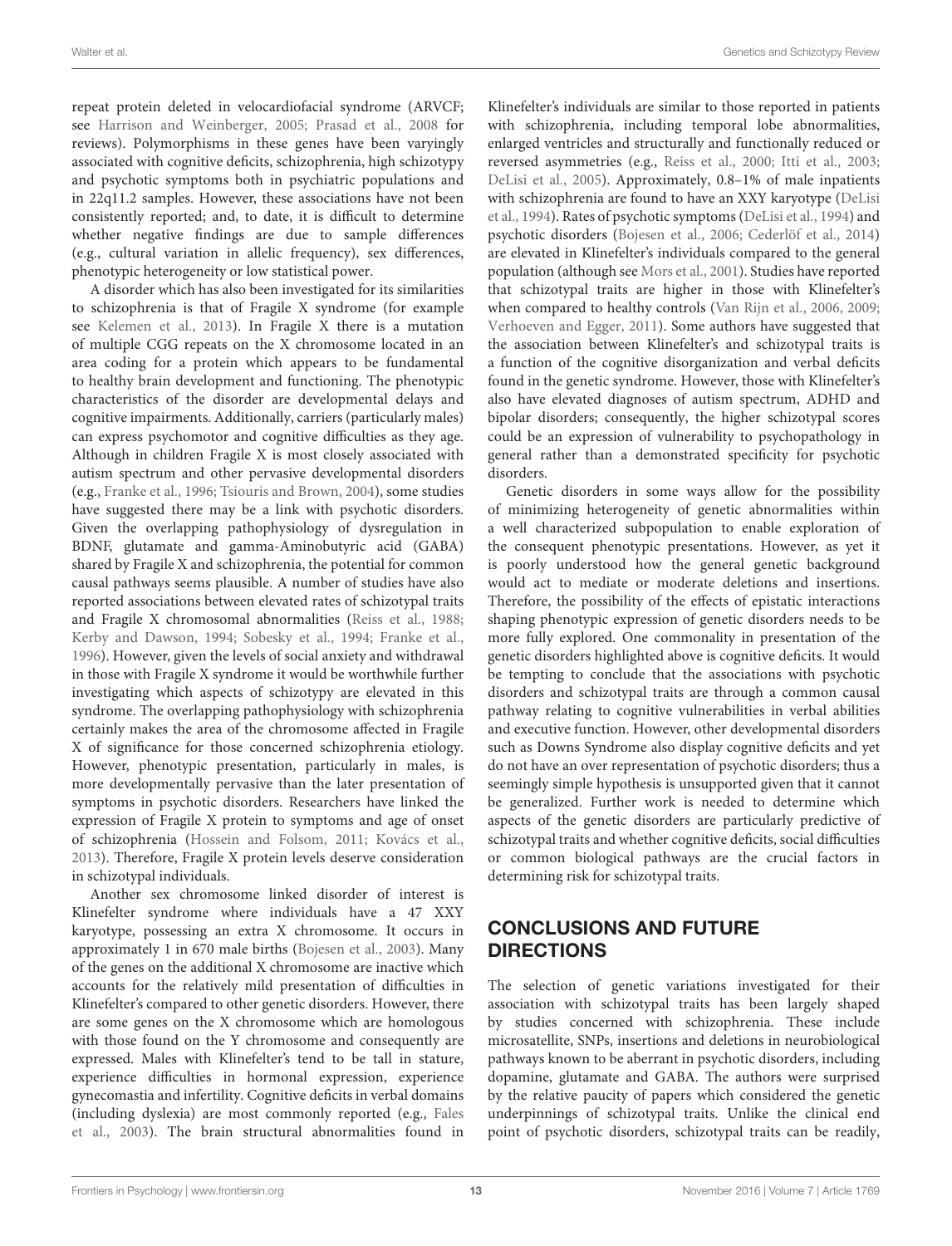cheaply and efficiently characterized using well validated and established measures [\(Mason, 2015\)](#page-16-34). In contrast to psychotic symptoms, schizotypal traits are stable by virtue of the fact they are defined as a personality construct. Whilst some aspects of the behaviors comprising schizotypal traits may fluctuate, such as the presentation of isolated psychotic symptoms, the core of schizotypal traits will be consistently detectable over multiple time points. Schizotypal traits have been found to be associated with similar environmental factors, such as urbanicity, to those reported for elevating risk for psychotic disorder (e.g., [Nelson et al., 2013\)](#page-16-35). Collectively these factors shape a strong argument for considering schizotypal traits as being related to schizophrenia. Many of the studies included in this review have considered schizotypal traits as a whole (although see [Mata et al., 2000,](#page-16-12) [2003\)](#page-16-13). We have referred to schizotypal traits as plural because they comprise a number of behaviors and psychological phenomena. In addition, theorists in this area emphasize either the individual difference or clinical relevance of these traits. These considerations lead to differences in the measures used and whether differing dimensions (positive, negative, unusual experiences, cognitive disorganization, interpersonal) are emphasized. It is possible that these differences in measurement account for some of the inconsistencies in genetic association studies. Indeed, some of the dimensions of schizotypal traits could be more likely to be underpinned by stable genetic factors. For instance, disorganization and interpersonal schizotypal traits have a stability to them which suggests biological underpinnings are more plausible. Whilst a propensity toward unusual perceptual experiences may be further "down stream" of genetic influences, given that they are likely triggered by factors such as stress or substance use. Linkage studies have not as yet provided evidence for the genomic components which confer risk for schizotypal traits within families. A gene-dosing relationship is implied between psychotic disorders and schizotypal traits, given that there are elevated levels in relatives of patients with schizophrenia compared to the general population. This suggests further investigation of the biological correlates of schizotypal traits is warranted.

However, whether these investigations should be exclusively guided by the pathophysiology of schizophrenia could be a matter of debate. Given the assumption that schizotypal traits exist on a continuum with psychotic disorders, it seems likely that at least some of the genetic liability for schizophrenia should underpin schizotypal traits; yet, this is fraught with difficulties. Schizotypal individuals will likely possess some of the genetic liability for psychotic disorders but also some biological protective factors which assist in preventing transition to a diagnosable psychotic disorder. Although we recognize that risk for psychotic disorders is an interaction between genetic and environmental factors, existing evidence points to a strong role for genetic and biological vulnerability. In addition, it is possible that schizotypal traits present a broad phenotype for the liability to serious mental health disorders in general rather than psychotic disorders per se. The evidence accumulated here from genetic disorders may provide intriguing evidence for this. Schizotypal traits may be elevated in genetic disorders which over express psychotic disorders, however, these same genetic disorders also over represent pervasive developmental disorders, ADHD and bipolar disorder.

The authors could not find any papers which examined the interaction between genes and the environment for schizotypal traits. From a theoretical perspective this may be due to the assumed stability in a personality trait. A longitudinal study could track the effects of childhood events on the differing trajectories theorized to occur with schizotypal traits in response to environmental factors [\(Raine, 2006\)](#page-17-34). Alternatively, shorter longitudinal follow up periods could reveal environmental factors in adulthood which exacerbate the presentation of schizotypal traits. These studies could consider the effects of particular genetic variations highlighted in this review. Such a design also has the potential to identify protective as well as risk genes. The investigation of gene-environment interactions on schizotypal traits is certainly an area for development. There are a number of papers considering gene-environment interactions for psychotic symptoms (e.g., [Alemany et al., 2011;](#page-14-19) Ramsay et al., [2013\)](#page-17-35). This perhaps suggests a way forward may be to refine the measurement of the schizotypal phenotype with the addition of state-like measures capturing psychotic symptoms separately. In this way gene-environment interactions could investigate effects along the psychosis continuum for expression of psychotic symptoms against a background risk of schizotypal traits. Whilst theoretically robust this is statistically complex and would require a relatively large sample size in order to have sufficient power to detect what, will likely be small effects.

The genetic disorders reviewed highlight the potential role for cognitive deficits being an additional factor for psychosis risk. From the perspective of investigation of genetic underpinnings, cognitive performance has many appealing features. It is objectively definable on the basis of performance rather than self-report; and, it is closer to the expression of genes than collections of (personality) behaviors, given that it can be linked to particular brain areas. Cognitive performance has been linked more consistently to genetic variation (e.g., [Park and Waldman,](#page-16-36) [2014;](#page-16-36) [Heck et al., 2014\)](#page-15-33). Cognitive deficits can be linked to the structural brain abnormalities reported in genetic disorders. This provides a link from well characterized genetic polymorphisms to changes in brain structure which could underpin the cognitive deficits found in genetic disorders. Brain structure abnormalities have been found in those with schizotypal traits who are otherwise healthy individuals (e.g., [Smallman et al., 2014\)](#page-17-36). Therefore, in those characterized for both their schizotypal and genetic profiles, we could examination associations between carefully selected genetic polymorphisms, gray and white matter density and cognitive performance. In this way, research can begin to close the gap between the neurodevelopmental effects of the gene, their cognitive outcomes and whether these differ with schizotypal traits. Cognitive deficits are found across a number of genetic and mental health disorders; consequently, they do not represent an alternative single end point for genetic studies. Rather they offer a way to refine a complex and heterogeneous phenotype like schizotypy. For instance,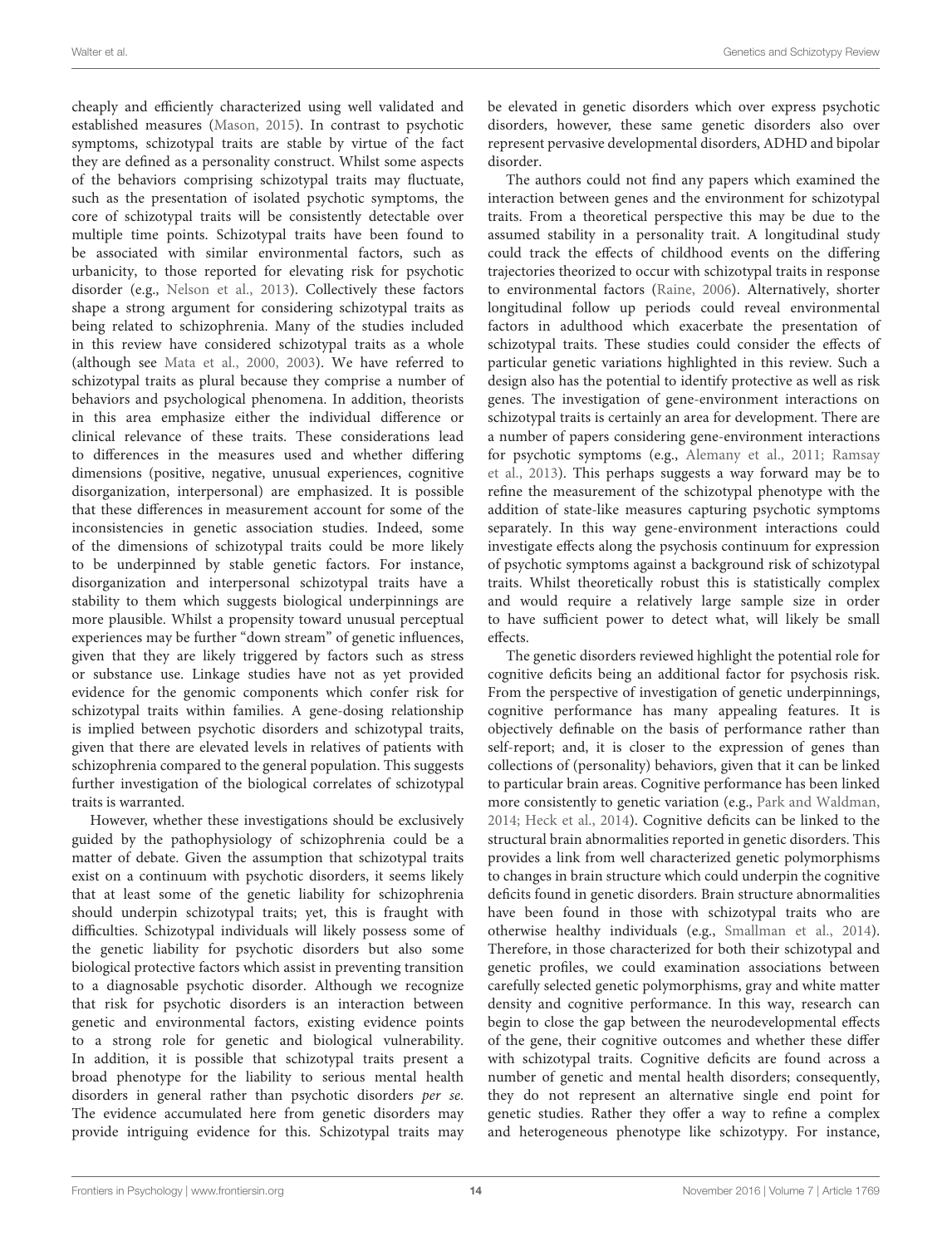schizotypes who have poorer cognitive performance could represent a subtype that may be genetically enriched for risk. Distinguishing their genetic profile from schizotypes with intact cognitive performance could, therefore, begin to tease out the complexities of psychosis liability where we see multiple factors converging.

The genetic underpinnings of schizotypal traits have received limited attention; there has been substantial focus on general psychosis risk rather than an emphasis on schizotypal traits specifically. As such there is the opportunity for further investigation and exploration. Using the investigations of psychotic disorders represents a start point for identification of genes of interest for schizotypal traits but focus needs to be widened. Investigations now are examining the genes associated with particular symptoms with minimal attention to diagnostic category (e.g., [Craddock et al., 2009;](#page-15-34) [Hamshere et al., 2009\)](#page-15-35). This broader scope represents a way forward for the investigation of schizotypal traits. As such, perhaps we need to consider the genetic underpinnings of the differing dimensions of schizotypal traits rather than focusing on the intermediate phenotype as a whole. Given that schizotypy is heterogeneous, more refinement of the clinical end point of interest needs considering; the inclusion of a cognitive or psychotic symptom measure could help to narrow the specificity for genetic association studies.

## **REFERENCES**

- <span id="page-14-0"></span>American Psychiatric Association. (2013). Diagnostic and Statistical Manual of Mental Disorders (5th ed.). Washington, DC: American Psychiatric Association.
- <span id="page-14-19"></span>Alemany, S., Arias, B., Aguilera, M., Villa, H., Moya, J., Ibáñez, M. I., et al. (2011). Childhood abuse, the BDNF-Val66Met polymorphism and adult psychotic-like experiences. Br. J. Psychiat. 199, 38–42. doi: 10.1192/bjp.bp.110.083808
- <span id="page-14-5"></span>Appels, M. C., Sitskoorn, M. M., Vollema, M. G., and Kahn, R. S. (2004). Elevated levels of schizotypal features in parents of patients with a family history of schizophrenia spectrum disorders. Schizophr. Bull. 30, 781–790. doi: 10.1093/oxfordjournals.schbul.a007131
- <span id="page-14-11"></span>Arias, B., Fatjo-Vilas, M., Estrada, G., Aguilera, Mc., Mitjans, M., Moya, J. et al. (2010). The analysis of genetic variability at COMT, CNR1, CNR2 and FAAH genes on cannabis use, schizotypy and psychotic-like experiences: a study in a Spanish general population. Schizophr. Res. 117, 307–308. doi: 10.1016/j.schres.2010.02.515
- <span id="page-14-12"></span>Avramopoulos, D., Stefanis, N. C., Hantoumi, I., Smyrnis, N., Evdokimidis, I., and Stefanis, C. N. (2002). Higher scores of self reported schizotypy in healthy young males carrying the COMT high activity allele. Mol. Psychiatry 7, 706–711. doi: 10.1038/sj.mp.4001070
- <span id="page-14-7"></span>Baron, M. (2001). Genetics of schizophrenia and the new millennium: progress and pitfalls. Am. J. Hum. Genet. 68, 299–312. doi: 10.1086/318212
- <span id="page-14-14"></span>Bassett, A. S., Chow, E., AbdelMalik, P., Gheorghiu, M., Husted, J., and Weksberg, R. (2003). The schizophrenia phenotype in 22Q deletion syndrome. Schizophr. Res. 60, 78. doi: 10.1016/S0920-9964(03)80618-7
- <span id="page-14-6"></span>Bergman, A. J., Silverman, J. M., Harvey, P. D., Smith, C. J., and Siever, L. J. (2000). Schizotypal symptoms in the relatives of schizophrenia patients: an empirical analysis of the factor structure. Schizophr. Bull. 26, 577–586. doi: 10.1093/oxfordjournals.schbul.a033479
- <span id="page-14-10"></span>Bhardwaj, S. K., Baharnoori, M., Sharif-Askari, B., Kamath, A., Williams, S., and Srivastava, L. K. (2009). Behavioral characterization of dysbindin-1 deficient sandy mice. Behav. Brain Res. 197, 435–441. doi: 10.1016/j.bbr.2008.10.011
- <span id="page-14-17"></span>Bojesen, A., Juul, S., Birkebæk, N. H., and Gravholt, C. H. (2006). Morbidity in Klinefelter syndrome: a Danish register study based on hospital discharge diagnoses. J. Clin. Endocrinol. Metab. 91, 1254–1260. doi: 10.1210/jc.2005-0697

# AUTHOR CONTRIBUTIONS

EW Contribution to the conception and design of the review, literature search for acquisition of studies, drafting of section 2.1 and 3 of the manuscript, critical review, editing, and formatting of the full manuscript and final approval of the version to be submitted. FF Contribution to the conception and design of the review, literature search for section 2.2, drafting of section 2.2, and 3, Critical review of manuscript and final approval of the version to be submitted. MS Contribution to the conception and design of the review, literature search for acquisition of studies for inclusion in the review, drafting of section 3, and final approval of the version to be submitted. EB Contribution to the conception and design of the review, literature search for acquisition of studies, drafting of sections 1, 4, and 5. Critical review of sections 2.1, 2.2, and 3. Editorial review of full manuscript and final approval of the version to be submitted. All authors agree to be accountable for all aspects of the work

## FUNDING

EB is funded by the NARSAD Young Investigator Award, in kind support from GW Pharmaceuticals, and two internal grants for the University of Wollongong FF is funded by an NHMRC grant.

- <span id="page-14-16"></span>Bojesen, A., Juul, S., and Gravholt, C. H. (2003). Prenatal and postnatal prevalence of Klinefelter syndrome: a national registry study. J. Clin. Endocrinol. Metab. 88, 622–626. doi: 10.1210/jc.2002-021491
- <span id="page-14-15"></span>Botto, L. D., May, K., Fernhoff, P. M., Correa, A., Coleman, K., Rasmussen, S. A., et al. (2003). A population-based study of the 22q11.2 deletion: phenotype, incidence, and contribution to major birth defects in the population. Pediatrics 112, 101–107. doi: 10.1542/peds.112.1.101
- <span id="page-14-4"></span>Brambilla, P., Fagnani, C., Cecchetto, F., Medda, E., Bellani, M., Salemi, M., et al. (2014). Genetic and environmental bases of the interplay between magical ideation and personality. Psychiatry Res. 215, 453–459. doi: 10.1016/j.psychres.2013.11.021
- <span id="page-14-8"></span>Bray, N. J., Preece, A., Williams, N. M., Moskvina, V., Buckland, P. R., Owen, M. J., et al. (2005). Haplotypes at the dystrobrevin binding protein 1 (DTNBP1) gene locus mediate risk for schizophrenia through reduced DTNBP1 expression. Hum. Mol. Genet. 14, 1947–1954. doi: 10.1093/hmg/ddi199
- <span id="page-14-9"></span>Burdick, K. E., Lencz, T., Funke, B., Finn, C. T., Szeszko, P. R., Kane, J. M., et al. (2006). Genetic variation in DTNBP1 influences general cognitive ability. Hum. Mol. Genet. 15, 1563–1568. doi: 10.1093/hmg/ddi481
- <span id="page-14-13"></span>Caldinelli, L., Sacchi, S., Molla, G., Nardini, M., and Pollegioni, L. (2013). Characterization of human DAAO variants potentially related to an increased risk of schizophrenia. Biochim. Biophys. Acta 1832, 400–410. doi: 10.1016/j.bbadis.2012.11.019
- <span id="page-14-2"></span>Cardno, A. G., Marshall, E. J., Coid, B., Macdonald, A. M., Ribchester, T. R., Davies, N. J. et al. (1999). Heritability estimates for psychotic disorders: the maudsley twin psychosis study. Arch. Gen. Psychiatry 56, 162–168. doi: 10.1001/archpsyc.56.2.162
- <span id="page-14-18"></span>Cederlöf, M., Ohlsson Gotby, A., Larsson, H., Serlachius, E., Boman, M., Långström, N., et al. (2014). Klinefelter syndrome and risk of psychosis, autism and ADHD. J. Psychiatr. Res. 48, 128–130. doi: 10.1016/j.jpsychires.2013.10.001
- <span id="page-14-3"></span>Chang, C.-J., Chen, W. J., Liu, S. K., Cheng, J. J., Yang, W.-C. O., Chang, H.-J., et al. (2002). Morbidity risk of psychiatric disorders among the first degree relatives of schizophrenia patients in Taiwan. Schizophr. Bull. 28, 379–392. doi: 10.1093/oxfordjournals.schbul.a006947
- <span id="page-14-1"></span>Claridge, G., and Hewitt, J. K. (1987). A biometrical study of schizotypy in a normal population. Pers. Individ. Dif. 8, 303–312. doi: 10.1016/0191-8869(87)90030-4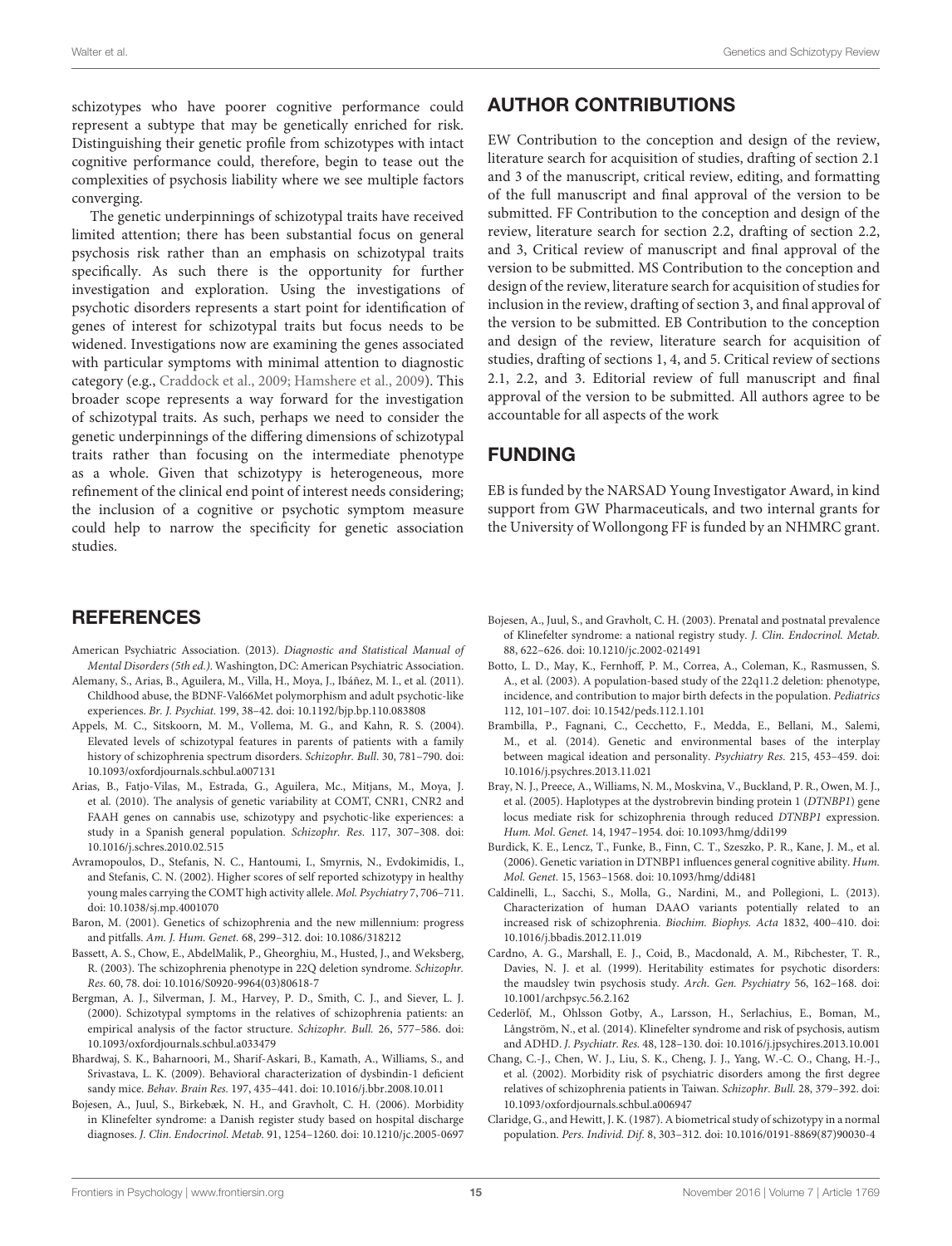- <span id="page-15-3"></span>Clementz, B. A., Grove, W. M., Katsanis, J., and Iacono, W. G. (1991). Psychometric detection of schizotypy: perceptual aberration and physical anhedonia in relatives of schizophrenics. J. Abnorm. Psychol. 100, 607–612. doi: 10.1037/0021-843X.100.4.607
- <span id="page-15-34"></span>Craddock, N., O'Donovan, M. C., and Owen, M. J. (2009). Psychosis genetics: Modeling the relationship between schizophrenia, bipolar disorder and mixed (or "schizoaffective") psychoses. Schizophr. Bull. 35, 482–490. doi: 10.1093/schbul/sbp020
- <span id="page-15-20"></span>Crespi, B. (2008). Genomic imprinting in the development and evolution of psychotic spectrum conditions. Biol. Rev. 83, 441–493. doi: 10.1111/j.1469- 185x.2008.00050.x
- <span id="page-15-18"></span>D'Souza, U. M., and Craig, I. W. (2006). Functional polymorphisms in dopamine and serotonin pathway genes. Hum. Mutat. 27, 1-13. doi: 10.1002/humu
- <span id="page-15-23"></span>Debbané, M., Glaser, B., David, M. K., Feinstein, C., and Eliez, S. (2006). Psychotic symptoms in children and adolescents with 22q11.2 deletion syndrome: Neuropsychological and behavioral implications. Schizophr. Res. 84, 187–193. doi: 10.1016/j.schres.2006.01.019
- <span id="page-15-12"></span>de Castro-Catala, M., Barrantes-Vidal, N., Sheinbaum, T., Moreno-Fortuny, A., Kwapil, T. R., and Rosa, A. (2015). COMT-by sex interaction effect on psychosis proneness. J. Biomed. Biotechnol. 2015:829237. doi: 10.1155/2015/829237
- <span id="page-15-32"></span>DeLisi, L. E., Friedrich, U., Wahlstrom, J., Boccio-Smith, A., Forsman, A., Eklund, K., et al. (1994). Schizophrenia and sex chromosome anomalies. Schizophr. Bull. 20, 495–505. doi: 10.1093/schbul/20.3.495
- <span id="page-15-31"></span>DeLisi, L. E., Maurizio, A. M., Svetina, C., Ardekani, B., Szulc, K., Nierenberg, J., et al. (2005). Klinefelter's syndrome (XXY) as a genetic model for psychotic disorders. Am. J. Med. Genet. 135, 15–23. doi: 10.1002/ajmg.b.30163
- <span id="page-15-8"></span>DeLisi, L. E., Shaw, S. H., Crow, T. J., Shields, G., Smith, A. B., Larach, V. W., et al. (2002). A genome-wide scan for linkage to chromosomal regions in 382 sibling pairs with schizophrenia or schizoaffective disorder. Am. J. Psychiatry 159, 803–812. doi: 10.1176/appi.ajp.159.5.803
- <span id="page-15-10"></span>Duan, J., Martinez, M., Sanders, A. R., Hou, C., Saitou, N., Kitano, T., et al. (2004). Polymorphisms in the trace amine receptor 4 (TRAR4) gene on chromosome 6q23.2 are associated with susceptibility to schizophrenia. Am. J. Hum. Gen. 75, 624–638. doi: 10.1086/424887
- <span id="page-15-29"></span>Fales, C. L., Knowlton, B. J., Holyoak, K. J., Geschwind, D. H., Swerdloff, R. S., and Gonzalo, I. G. (2003). Working memory and relational reasoning in Klinefelter syndrome. J. Int. Neuropsychol. Soc. 9, 839–846. doi: 10.1017/s1355617703960036
- <span id="page-15-7"></span>Fanous, A. H., Neale, M. C., Gardner, C. O., Webb, B. T., Straub, R. E., O'Neill, F., et al. (2007). Significant correlation in linkage signals from genome-wide scans of schizophrenia and schizotypy. Mol. Psychiatry 12, 958–965. doi: 10.1038/sj.mp.4001996
- <span id="page-15-6"></span>Fogelson, D. L., Nuechterlein, K. H., Asarnow, R. F., Payne, D. L., Subotnik, K. L., and Giannini, C. A. (1999). The factor structure of schizophrenia spectrum personality disorders: signs and symptoms in relatives of psychotic patients from the UCLA family members study. Psychiatry Res. 87, 137–146. doi: 10.1016/S0165-1781(99)00086-4
- <span id="page-15-24"></span>Fonseca-Pedrero, E., Debbané, M., Schneider, M., Badoud, D., and Eliez, S. (2016). Schizotypal traits in adolescents with 22q11.2 deletion syndrome: validity, reliability and risk for psychosis. Psychol. Med. 46, 1005–1013. doi: 10.1017/S0033291715002500
- <span id="page-15-19"></span>Foutz, J., and Mezuk, B. (2015). Advanced paternal age and risk of psychoticlike symptoms in adult offspring. Schizophr. Res. 165, 123–127. doi: 10.1016/j.schres.2015.04.014
- <span id="page-15-21"></span>Francks, C., Maegawa, S., Laurén, J., Abrahams, B. S., Velayos-Baeza, A., Medland, S. E., et al. (2007). LRRTM1 on chromosome 2p12 is a maternally suppressed gene that is associated paternally with handedness and schizophrenia. Mol. Psychiatry 12, 1129–1057. doi: 10.1038/sj.mp.4002053
- <span id="page-15-27"></span>Franke, P., Maier, W., Hautzinger, M., Weiffenbach, O., Gänsicke, M., Iwers, B., et al. (1996). Fragile-X carrier females: evidence for a distinct psychopathological phenotype? Am. J. Med. Genet. 64, 334–339.
- <span id="page-15-0"></span>Fusar-Poli, P., Bechdolf, A., Taylor, M. J., Bonoldi, I., Carpenter, W. T., Yung, A. R., et al. (2013). At risk for schizophrenic or affective psychoses? A meta-analysis of DSM/ICD diagnostic outcomes in individuals at high clinical risk. Schizophr. Bull. 39, 923–932. doi: 10.1093/schbul/sbs060
- <span id="page-15-15"></span>Glatt, S. J., Faraone, S. V., and Tsuang, M. T. (2003). Association between a functional catechol O-methyltransferase gene polymorphism and

schizophrenia: meta-analysis of case-control and family-based studies. Am. J. Psychiatry 160, 469–476. doi: 10.1176/appi.ajp.160.3.469

- <span id="page-15-16"></span>Gogos, J. A., and Gerber, D. J. (2006). Schizophrenia susceptibility genes: emergence of positional candidates and future directions. Trends Pharmacol. Sci. 27, 226–233. doi: 10.1016/j.tips.2006.02.005
- <span id="page-15-22"></span>Gothelf, D., Feinstein, C., Thompson, T., Gu, E., Penniman, L., Van Stone, E., et al. (2007). Risk factors for the emergence of psychotic disorders in adolescents with 22q11.2 deletion syndrome. Am. J. Psychiatry 164, 663–669. doi: 10.1176/ajp.2007.164.4.663
- <span id="page-15-17"></span>Grant, P., Gabriel, F., Kuepper, Y., Wielpuetz, C., and Hennig, J. (2014). Psychosisproneness correlates with expression levels of dopaminergic genes. Eur. Psychiatry 29, 304–306. doi: 10.1016/j.eurpsy.2013.12.002
- <span id="page-15-2"></span>Grant, P., Kuepper, Y., Mueller, E. A., Wielpuetz, C., Mason, O. J., and Hennig, J. (2013). Dopaminergic foundations of schizotypy as measured by the German version of the Oxford-Liverpool Inventory of Feelings and Experiences (O-LIFE)-a suitable endophenotype of schizophrenia. Front. Hum. Neurosci. 7:1. doi: 10.3389/fnhum.2013. 00001
- <span id="page-15-4"></span>Grove, W. M., Lebow, B. S., Clementz, B. A., Cerri, A., Medus, C., and Iacono, W. G. (1991). Familial prevalence and coaggregation of schizotypy indicators: a multitrait family study. J. Abnorm. Psychol. 100, 115–121. doi: 10.1037/0021- 843X.100.2.115
- <span id="page-15-13"></span>Gurvich, C., Bozaoglu, K., Neill, E., Van Rheenen, T. E., Tan, E. J., Louise, S., et al. (2016). The dopamine D1 receptor gene is associated with negative schizotypy in a non-clinical sample. Psychiatry Res. 235, 213–214. doi: 10.1016/j.psychres.2015.11.051
- <span id="page-15-14"></span>Hahn, C.-G., Wang, H.-Y., Cho, D.-S., Talbot, K., Gur, R. E., Berrettini, W. H., et al. (2006). Altered neuregulin 1-erbB4 signaling contributes to NMDA receptor hypofunction in schizophrenia. Nat. Med. 12, 824–828. doi: 10.1038/ nm1418
- <span id="page-15-35"></span>Hamshere, M. L., Green, E. K., Jones, I. R., Jones, L., Moskvina, V., Kirov, G., et al. (2009). Genetic utility of broadly defined bipolar schizoaffective disorder as a diagnostic concept. Br. J. Psychiatry 195, 23–29. doi: 10.1192/bjp.bp.108. 061424
- <span id="page-15-25"></span>Harrison, P. J., and Weinberger, D. R. (2005). Schizophrenia genes, gene expression, and neuropathology: on the matter of their convergence. Mol. Psychiatry 10, 40–68. doi: 10.1038/sj.mp.4001558
- <span id="page-15-11"></span>Hashimoto, R., Noguchi, H., Hori, H., Nakabayashi, T., Suzuki, T., Iwata, N., et al. (2010). A genetic variation in the dysbindin gene (DTNBP1) is associated with memory performance in healthy controls. World J. Biol. Psychiatry 11(2 Pt 2), 431–438. doi: 10.3109/15622970902736503
- <span id="page-15-33"></span>Heck, A., Fastenrath, M., Ackermann, S., Auschra, B., Bickel, H., Coynel, D., et al. (2014). Converging genetic and functional brain imaging evidence links neuronal excitability to working memory, psychiatric disease, and brain activity. Neuron 81, 1203–1213. doi: 10.1016/j.neuron.2014. 01.010
- <span id="page-15-9"></span>Hennah, W., Varilo, T., Kestilä, M., Paunio, T., Arajärvi, R., Haukka, J., et al. (2003). Haplotype transmission analysis provides evidence of association for DISC1 to schizophrenia and suggests sex-dependent effects. Hum. Mol. Gen. 12, 3151–3159. doi: 10.1093/hmg/ddg341
- <span id="page-15-28"></span>Hossein, F. S., and Folsom, T. D. (2011). The role of fragile X mental retardation protein in major mental disorders. Neuropharmacology 60, 1221–1226. doi: 10.1016/j.neuropharm.2010.11.011
- <span id="page-15-30"></span>Itti, E., Gaw Gonzalo, I. T., Boone, K. B., Geschwind, D. H., Berman, N., Pawlikowska-Haddal, A., et al. (2003). Functional neuroimaging provides evidence of anomalous cerebral laterality in adults with Klinefelter's Syndrome. Ann. Neurol. 54, 669–673. doi: 10.1002/ana.10735
- <span id="page-15-5"></span>Jones, L. A., Cardno, A. G., Murphy, K. C., Sanders, R. D., Gray, M. Y., McCarthy, G., et al. (2000). The Kings Schizotypy Questionnaire as a quantitative measure of schizophrenia liability. Schizophr. Res. 45, 213–221. doi: 10.1016/S0920- 9964(99)00183-8
- <span id="page-15-26"></span>Kelemen, O., Kovács, T., and Kéri, S. (2013). Contrast, motion, perceptual integration, and neurocognition in schizophrenia: the role of fragile-X related mechanisms. Progress Neurol. 46, 92–97. doi: 10.1016/j.pnpbp.2013. 06.017
- <span id="page-15-1"></span>Kendler, K. S., and Hewitt, J. (1992). The structure of self-report schizotypy in twins. J. Pers. Disord. 6, 1–17. doi: 10.1521/pedi.1992.6.1.1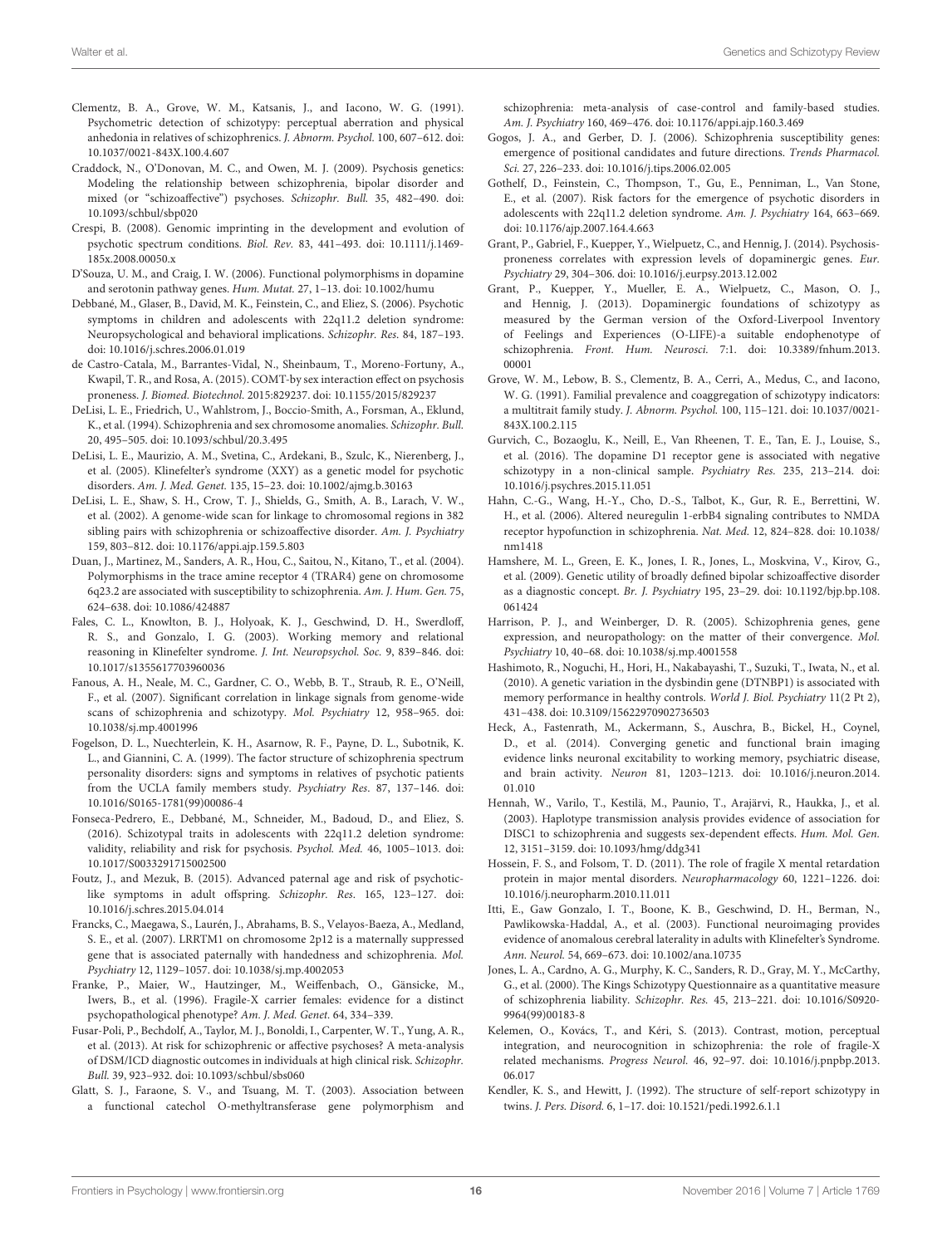- <span id="page-16-4"></span>Kendler, K. S., McGuire, M., Gruenberg, A. M., O'Hare, A. O., Spellman, M., and Walsh, D. (1993). The Roscommon Family Study III. Schizophrenia-related disorders in relatives. Arch. Gen. Psychiatry 50, 781–788.
- <span id="page-16-14"></span>Kendler, K. S., McGuire, M., Gruenberg, A. M., Walsh, D., and Virginia, V. (1995). Schizotypal symptoms and signs in the Roscommon Family Study. Arch. Gen. Psychiatry 52, 296–303. doi: 10.1001/archpsyc.1995.03950160046009
- <span id="page-16-31"></span>Kerby, D. S., and Dawson, B. L. (1994). Autistic features, personality and adaptive behaviour in males with fragile X syndrome and no autism. Am. J. Men. Retardation 98, 455–462.
- <span id="page-16-26"></span>Kheirollahi, M., Kazemi, E., and Ashouri, S. (2016). Brainderived neurotrophic factor gene Val66Met polymorphism and risk of schizophrenia: a meta-analysis of case–control studies. Cell. Mol. Neurobiol. 36, 1–10. doi: 10.1007/s10571-015- 0229-z
- <span id="page-16-32"></span>Kovács, T., Kelemen, O., and Kéri, S. (2013). Decreased fragile X mental retardation protein (FMRP) is associated with lower IQ and earlier illness onset in patients with schizophrenia. Psychiatry Res. 210, 690–693. doi: 10.1016/j.psychres.2012.12.022
- <span id="page-16-2"></span>Kwapil, T. R., Gross, G. M., Silvia, P. J., and Barrantes-Vidal, N. (2013). Prediction of psychopathology and functional impairment by positive and negative schizotypy in the Chapmans' ten-year longitudinal study. J. Abnorm. Psychol. 122, 807–815. doi: 10.1037/a0033759
- <span id="page-16-27"></span>Laity, J. H., Lee, B. M., and Wright, P. E. (2001). Zinc finger proteins: new insights into structural and functional diversity. Curr. Opin. Struct. Biol. 11, 39–46. doi: 10.1016/S0959-440X(00)00167-6
- <span id="page-16-10"></span>Lataster, J., Collip, D., Ceccarini, J., Hernaus, D., Haas, D., Booij, L., et al. (2014). Familial liability to psychosis is associated with attenuated dopamine stress signaling in ventromedial prefrontal cortex. Schizophr. Bull. 40, 66–77. doi: 10.1093/schbul/sbs187
- <span id="page-16-21"></span>Law, A. J., Kleinman, J. E., Weinberger, D. R., and Weickert, C. S. (2007). Diseaseassociated intronic variants in the ErbB4 gene are related to altered ErbB4 splice-variant expression in the brain in schizophrenia. Hum. Mol. Genet. 16, 129–141. doi: 10.1093/hmg/ddl449
- <span id="page-16-22"></span>Leach, E. L., Hurd, P. L., and Crespi, B. J. (2013). Schizotypy, cognitive performance, and genetic risk for schizophrenia in a non-clinical population. Pers. Individ. Dif. 55, 334–338. doi: 10.1016/j.paid.2013.03.010
- <span id="page-16-29"></span>Leach, E. L., Prefontaine, G., Hurd, P. L., and Crespi, B. J. (2014). The imprinted gene LRRTM1 mediates schizotypy and handedness in a nonclinical population. J. Hum. Genet. 59, 332–336. doi: 10.1038/jhg.2014.30
- <span id="page-16-11"></span>Lenzenweger, M. F. (2006). Schizotypy an organising framework for schizoprhenia research. Curr. Dir. Psychol. Sci. 15, 162–167. doi: 10.1111/j.1467-8721.2006.00428.x
- <span id="page-16-8"></span>Lenzenweger, M. F. (2013). Thinking clearly about the endophenotypeintermediate phenotype-biomarker distinctions in developmental psychopathology research. Dev. Psychopathol. 25(4 Pt 2), 1347–1357. doi: 10.1017/S0954579413000655
- <span id="page-16-16"></span>Levinson, D. F., Holmans, P., Straub, R. E., Owen, M. J., Wildenauer, D. B., Gejman, P. V., et al. (2000). Multicenter linkage study of schizophrenia candidate regions on chromosomes 5q, 6q, 10p, and 13q: schizophrenia linkage collaborative group III. Am. J. Hum. Genet. 67, 652–663. doi: 10.1086/303041
- <span id="page-16-20"></span>Li, B., Woo, R.-S., Mei, L., and Malinow, R. (2007). ErbB4, a receptor of the schizophrenia-linked protein neuregulin-1, controls glutamatergic synapse maturation and plasticity. Neuron 54, 583–597. doi: 10.1016/j.neuron.2007.03.028
- <span id="page-16-15"></span>Lien, Y.-J., Tsuang, H.-C., Chiang, A., Liu, C.-M., Hsieh, M. H., Hwang, T.- J., et al. (2010). The multidimensionality of schizotypy in nonpsychotic relatives of patients with schizophrenia and its applications in ordered subsets linkage analysis of schizophrenia. Am. J. Med. Genet. B 153B, 1–9. doi: 10.1002/ajmg.b.30948
- <span id="page-16-5"></span>Linney, Y. M., Murray, R. M., Peters, E. R., MacDonald, A. M., Rijsdijk, F., and Sham, P. C. (2003). A quantitative genetic analysis of schizotypal personality traits. Psychol. Med. 33, 803–816. doi: 10.1017/S0033291703007906
- <span id="page-16-17"></span>Liu, H., Heath, S. C., Sobin, C., Roos, J. L., Galke, B. L., Blundell, M. L., et al. (2002). Genetic variation at the 22q11 PRODH2/DGCR6 locus presents an unusual pattern and increases susceptibility to schizophrenia. Proc. Natl. Acad. Sci. U. S. A. 99, 3717–3722. doi: 10.1073/pnas.042700699
- <span id="page-16-23"></span>Ma, X., Sun, J., Yao, J., Wang, Q., Hu, X., Deng, W., et al. (2007). A quantitative association study between schizotypal traits and COMT, PRODH and BDNF

genes in a healthy Chinese population. Psychiatry Res. 153, 7–15. doi: 10.1016/j.psychres.2007.02.003

- <span id="page-16-6"></span>Macar, C., Bates, T. C., Heath, A. C., Martin, N. G., and Ettinger, U. (2012). Substantial genetic overlap between schizotypy and neuroticism: a twin study. Behav. Genet. 42, 732–742. doi: 10.1007/s10519-012-9558-6
- <span id="page-16-7"></span>Mahon, K., Perez-Rodriguez, M. M., Gunawardane, N., and Burdick, K. E. (2013). Dimensional endophenotypes in bipolar disorder: affective dysregulation and psychosis proneness. J. Affect. Disord. 151, 695–701. doi: 10.1016/j.jad.2013.08.003
- <span id="page-16-28"></span>Martin, A. K., Robinson, G., Reutens, D., and Mowry, B. (2015). Clinical and parental age characteristics of rare copy number variant burden in patients with schizophrenia. Am. J. Med. Genet. B. Neuropsychiatr. Genet. 168B, 374–382. doi: 10.1002/ajmg.b.32321
- <span id="page-16-34"></span>Mason, O. J. (2015). The assessment of schizotypy and its clinical relevance. Schizophr. Bull. 41, S374–S385. doi: 10.1093/schbul/sbu194
- <span id="page-16-13"></span>Mata, I., Gilvarry, C. M., Jones, P. B., Lewis, S. W., Murray, R. M., and Sham, P. C. (2003). Schizotypal personality traits in nonpsychotic relatives are associated with positive symptoms in psychotic probands. Schizophr. Bull. 29, 273–283. doi: 10.1093/oxfordjournals.schbul.a007004
- <span id="page-16-12"></span>Mata, I., Sham, P. C., Gilvarry, C. M., Jones, P. B., Lewis, S. W., and Murray, R. M. (2000). Childhood schizotypy and positive symptoms in schizophrenic patients predict schizotypy in relatives. Schizophr. Res. 44, 129–136. doi: 10.1016/S0920- 9964(99)00222-4
- <span id="page-16-0"></span>McGurk, S. R., Mueser, K. T., Mischel, R., Adams, R., Harvey, P. D., McClure, M. M., et al. (2013). Vocational functioning in schizotypal and paranoid personality disorders. Psychiatry Res. 210, 498–504. doi: 10.1016/j.psychres.2013.06.019
- <span id="page-16-25"></span>Michealraj, K. A., Jatana, N., Jafurulla, Narayanan, L., Chattopadhyay, A., and Thelma, B. K. (2014). Functional characterization of rare variants in human dopamine receptor D4 gene by genotype-phenotype correlations. Neuroscience 262, 176–189. doi: 10.1016/j.neuroscience.2013.12.059
- <span id="page-16-1"></span>Miller, P., Byrne, M., Hodges, A. N. N., Lawrie, S. M., David, G., Owens, C., et al. (2002). Schizotypal components in people at high risk of developing schizophrenia: early findings from the Edinburgh High-Risk Study. Br. J. Psychiatry 180, 179–184. doi: 10.1192/bjp.180.2.179
- <span id="page-16-30"></span>Monks, S., Niarchou, M., Davies, A. R., Walters, J. T. R., Williams, N., Owen, M. J., et al. (2014). Further evidence for high rates of schizophrenia in 22q11.2 deletion syndrome. Schizophr. Res. 153, 231–236. doi: 10.1016/j.schres.2014.01.020
- <span id="page-16-24"></span>Montag, C., Hall, J., Plieger, T., Felten, A., Markett, S., Melchers, M., et al. (2015). The DRD3 Ser9Gly polymorphism, machiavellianism, and its link to schizotypal personality. J. Neurosci. Psychol. Econ. 8, 48–57. doi: 10.1037/npe0000034
- <span id="page-16-33"></span>Mors, O., Mortensen, P. B., and Ewald, H. (2001). No evidence of increased risk for schizophrenia or bipolar affective disorder in persons with aneuploidies of the sex chromosomes. Psychol. Med. 31, 425–430. doi: 10.1017/S0033291701 003476
- <span id="page-16-35"></span>Nelson, M. T., Seal, M. L., Pantelis, C., and Phillips, L. J. (2013). Evidence of a dimensional relationship between schizotypy and schizophrenia: a systematic review. Neurosci. Biobehav. Rev. 37, 317–327. doi: 10.1016/j.neubiorev.2013.01.004
- <span id="page-16-9"></span>Nguyen, G. H., Bouchard, J., Boselli, M. G., Tolstoi, L. G., Keith, L., Baldwin, C., et al. (2003). DNA stability and schizophrenia in twins. Am. J. Med. Genet. 120B, 1–10. doi: 10.1002/ajmg.b.20010
- <span id="page-16-3"></span>Nordentoft, M., Thorup, A., Petersen, L., Øhlenschlæger, J., Melau, M., Christensen, T. Ø., et al. (2006). Transition rates from schizotypal disorder to psychotic disorder for first-contact patients included in the OPUS trial. A randomized clinical trial of integrated treatment and standard treatment. Schizophr. Res. 83, 29–40. doi: 10.1016/j.schres.2006.01.002
- <span id="page-16-19"></span>Ohi, K., Hashimoto, R., Nakazawa, T., Okada, T., Yasuda, Y., Yamamori, H., and Takeda, M. (2012). The p250GAP gene is associated with risk for schizophrenia and schizotypal personality traits. PLoS ONE 7:e35696. doi: 10.1371/journal.pone.0035696
- <span id="page-16-36"></span>Park, Y., and Waldman, I. D. (2014). Influence of the COMT val108/158met polymorphism on continuous performance task indices. Neuropsychologia 61, 45–55. doi: 10.1016/j.neuropsychologia.2014.06.008
- <span id="page-16-18"></span>Petryshen, T. L., Middleton, F. A., Tahl, A. R., Rockwell, G. N., Purcell, S., Aldinger, K. A., et al. (2005). Genetic investigation of chromosome 5q GABAA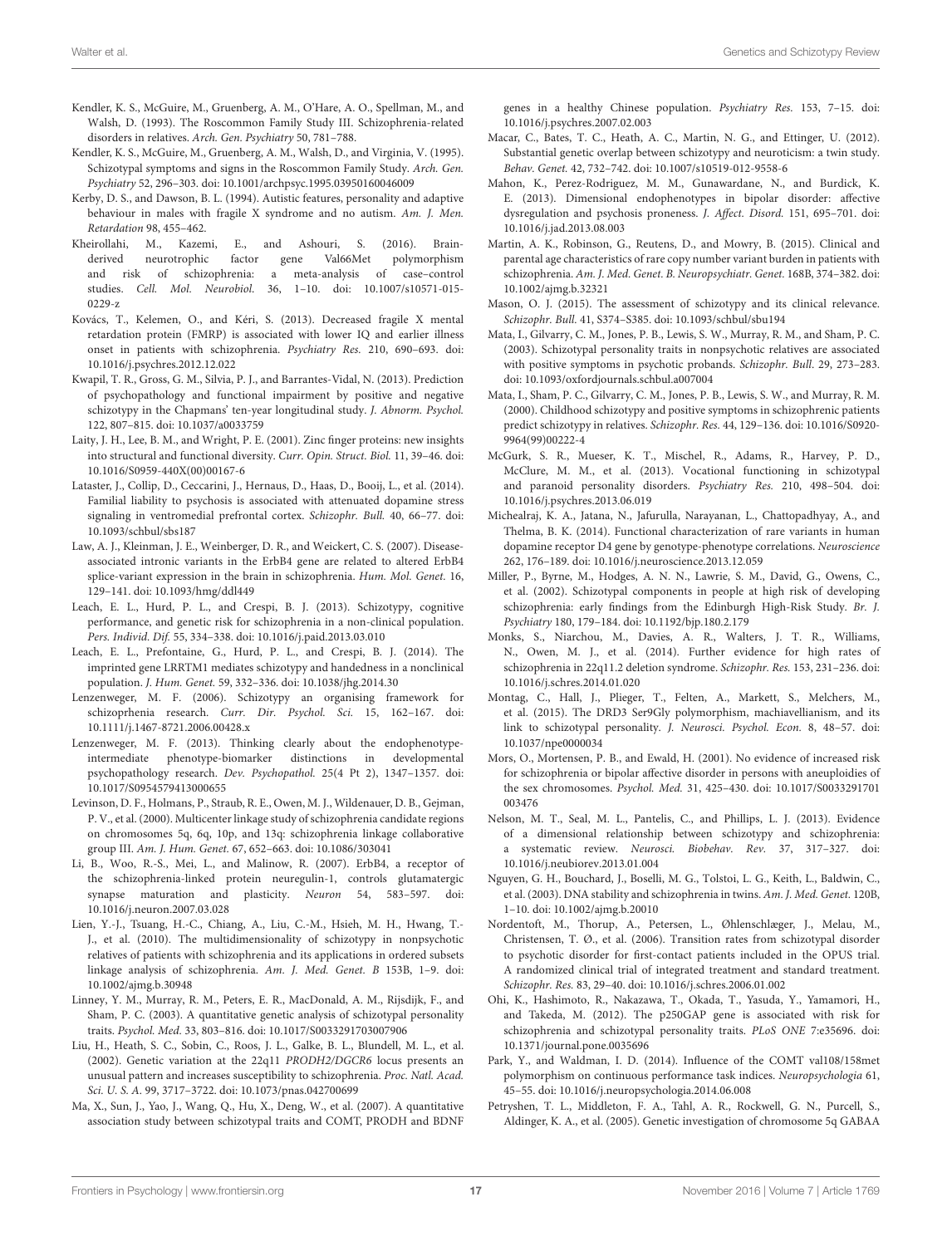receptor subunit genes in schizophrenia. Mol. Psychiatry 10, 1074–1088. doi: 10.1038/sj.mp.4001739

- <span id="page-17-6"></span>Pimm, J., McQuillin, A., Thirumalai, S., Lawrence, J., Quested, D., Bass, N., et al. (2005). The Epsin 4 gene on chromosome 5q, which encodes the clathrinassociated protein enthoprotin, is involved in the genetic susceptibility to schizophrenia. Am. J. Hum. Genet. 76, 902–907. doi: 10.1086/430095
- <span id="page-17-22"></span>Porcelli, S., Lee, S. J., Han, C., Patkar, A. A., Serretti, A., and Pae, C. U. (2015). CACNA1C gene and schizophrenia:a case-control and pharmacogenetic study. Psychiatry Genet. 25, 163–167. doi: 10.1097/YPG.0000000000000092
- <span id="page-17-26"></span>Prasad, S. E., Howley, S., and Murphy, K. C. (2008). Candidate genes and the behavioral phenotype in 22q11.2 deletion syndrome. Dev. Disabil. Res. Rev. 14, 26–34. doi: 10.1002/ddrr.5
- <span id="page-17-0"></span>Pulay, A. J., Stinson, F. S., Dawson, D. A., Goldstein, R. B., Chou, S. P., Huang, B., et al. (2009). Prevalence, correlates, disability, and comorbidity of DSM-IV Schizotypal Personality Disorder. Prim. Care Companion J. Clin. Psychiatry 11, 53–67. doi: 10.4088/PCC.08m00679
- <span id="page-17-34"></span>Raine, A. (2006). Schizotypal personality: neurodevelopmental and psychosocial trajectories. Annu. Rev. Clin. Psychol. 2, 291–326. doi: 10.1146/annurev.clinpsy.2.022305.095318
- <span id="page-17-35"></span>Ramsay, H., Kelleher, I., Flannery, P., Clarke, M. C., Lynch, F., Harley, M., et al. (2013). Relationship between the COMT-Val158Met and BDNF-Val66Met polymorphisms, childhood trauma and psychotic experiences in an adolescent general population sample. PLoS ONE 8:e79741. doi: 10.1371/journal.pone.0079741
- <span id="page-17-30"></span>Reiss, A. L., Eliez, S., Schmitt, J. E., Patwardhan, A., and Haberecht, M. (2000). Brain imaging in neurogenetic conditions: realizing the potential of behavioral neurogenetics research. Ment. Retard. Dev. Disabil. Res. Rev. 6, 186–197.
- <span id="page-17-28"></span>Reiss, A. L., Hagerman, R. J., Vinogradov, S., Abrams, M., and King, R. J. (1988). Psychiatric disability in female carriers of the fragile X chromosome. Arch. Gen. Psychiatry 45, 25–30. doi: 10.1001/archpsyc.1988.01800250029005
- <span id="page-17-14"></span>Roussos, P., Bitsios, P., Giakoumaki, S. G., McClure, M. M., Hazlett, E. A., New, A. S., et al. (2013). CACNA1C as a risk factor for schizotypal personality disorder and schizotypy in healthy individuals. Psychiatry Res. 206, 122–123. doi: 10.1016/j.psychres.2012.08.039
- <span id="page-17-23"></span>Roussos, P., Giakoumaki, S. G., Georgakopoulos, A., Robakis, N. K., and Bitsios, P. (2011). The CACNA1C and ANK3 risk alleles impact on affective personality traits and startle reactivity but not on cognition or gating in healthy males. Bipolar Disord. 13, 250–259. doi: 10.1111/j.1399-5618.2011.00924.x
- <span id="page-17-1"></span>Salokangas, R. K. R., and McGlashan, T. H. (2008). Early detection and intervention of psychosis. A review. Nordic J. Psychiatry 62, 92–105. doi: 10.1080/08039480801984008
- <span id="page-17-25"></span>Schneider, M., Van der Linden, M., Menghetti, S., Debbané, M., and Eliez, S. (2015). Negative and paranoid symptoms are associated with negative performance beliefs and social cognition in 22q11.2 deletion syndrome. Early Interv. Psychiatry. doi: 10.1111/eip.12224. [Epub ahead of print].
- <span id="page-17-15"></span>Schürhoff, F., Szöke, A., Chevalier, F., Roy, I., Méary, A., Bellivier, F., et al. (2007). Schizotypal dimensions: an intermediate phenotype associated with the COMT high activity allele. Am. J. Med. Genet. B 144, 64–68. doi: 10.1002/ajmg.b. 30395
- <span id="page-17-21"></span>Seeman, M. V, and Seeman, P. (2014). Is schizophrenia a dopamine supersensitivity psychotic reaction. Prog. Neuropsychopharmacol. Biol. Psychiatry 48, 155–160. doi: 10.1016/j.pnpbp.2013.10.003
- <span id="page-17-36"></span>Smallman, R. P., Barkus, E., Azadbakht, H., Embleton, K. V., Haroon, H. A., Lewis, S. W., et al. (2014). MRI diffusion tractography study in individuals with schizotypal features: a pilot study. Psychiatry Res. 221, 49–57. doi: 10.1016/j.pscychresns.2013.10.006
- <span id="page-17-16"></span>Smyrnis, N., Avramopoulos, D., Evdokimidis, I., Stefanis, C. N., Tsekou, H., and Stefanis, N. C. (2007). Effect of schizotypy on cognitive performance and its tuning by COMT val158 met genotype variations in a large population of young men. Biol. Psychiatry 61, 845–853. doi: 10.1016/j.biopsych.2006. 07.019
- <span id="page-17-29"></span>Sobesky, W. E., Hull, C. E., and Hagerman, R. J. (1994). Symptoms of schizotypal personality disorder in fragile X women. J. Am. Acad. Child Adolesc. Psychiatry 33, 247–255. doi: 10.1097/00004583-199402000-00014
- <span id="page-17-3"></span>Solanki, R. K., Swami, M. K., Singh, P., and Gupta, S. (2012). Identification of vulnerability among first-degree relatives of patients with schizophrenia. East Asian Arch. Psychiatry 22, 118–125.
- <span id="page-17-20"></span>Stefanis, N. C., Hatzimanolis, A., Avramopoulos, D., Smyrnis, N., Evdokimidis, I., Stefanis, C. N., et al. (2013). Variation in psychosis gene ZNF804A is associated with a refined schizotypy phenotype but not neurocognitive performance in a large young male population. Schizophr. Bull. 39, 1252–1260. doi: 10.1093/schbul/sbs110
- <span id="page-17-19"></span>Stefanis, N. C., Hatzimanolis, A., Smyrnis, N., Avramopoulos, D., Evdokimidis, I., van Os, J., et al. (2011). Schizophrenia candidate gene ERBB4: covert routes of vulnerability to psychosis detected at the population level. Schizophr. Bull. 39, 349–357. doi: 10.1093/schbul/sbr169
- <span id="page-17-13"></span>Stefanis, N. C., Trikalinos, T. A., Avramopoulos, D., Smyrnis, N., Evdokimidis, I., Ntzani, E. E., et al. (2008). Association of RGS4 variants with schizotypy and cognitive endophenotypes at the population level. Behav. Brain Funct. 4:46. doi: 10.1186/1744-9081-4-46
- <span id="page-17-17"></span>Stefanis, N. C., Trikalinos, T. A., Avramopoulos, D., Smyrnis, N., Evdokimidis, I., Ntzani, E. E., et al. (2007). Impact of schizophrenia candidate genes on schizotypy and cognitive endophenotypes at the population level. Biol. Psychiatry 62, 784–792. doi: 10.1016/j.biopsych.2006.11.015
- <span id="page-17-12"></span>Straub, R. E., Jiang, Y., MacLean, C. J., Ma, Y., Webb, B. T., Myakishev, M. V., et al. (2002). Genetic variation in the 6p22.3 gene DTNBP1, the human ortholog of the mouse dysbindin gene, is associated with schizophrenia. Am. J. Hum. Genet. 71, 337–348. doi: 10.1086/341750
- <span id="page-17-24"></span>Sun, Y., Hu, D., Liang, J., Bao, Y.-P., Meng, S.-Q., Lu, L., et al. (2015). Association between variants of zinc finger genes and psychiatric disorders: systematic review and meta-analysis. Schizophr. Res. 162, 124–137. doi: 10.1016/j.schres.2015.01.036
- <span id="page-17-10"></span>Talbot, K., Cho, D. S., Ong, W. Y., Benson, M., Han, L. Y., Kazi, H., et al. (2006). Dysbindin-1 is a synaptic and microtubular protein that binds brain snapin. Hum. Mol. Genet. 15, 3041–3054. doi: 10.1093/hmg/ddl246
- <span id="page-17-11"></span>Talbot, K., Eidem, W. L., Tinsley, C. L., Benson, M. A., Thompson, E. W., Smith, R. J., et al. (2004). Dysbindin-1 is reduced in intrinsic, glutamatergic terminals of the hippocampal formation in schizophrenia. J. Clin. Invest. 113, 1353–1363. doi: 10.1172/JCI200420425
- <span id="page-17-18"></span>Taurisano, P., Romano, R., Mancini, M., Giorgio, A., Di Antonucci, L. A., Fazio, L., et al. (2014). Prefronto-striatal physiology is associated with schizotypy and is modulated by a functional variant of DRD2. Front. Behav. Neurosci. 8:235. doi: 10.3389/fnbeh.2014.00235
- <span id="page-17-7"></span>Tochigi, M., Zhang, X., Ohashi, J., Hibino, H., Otowa, T., Rogers, M., et al. (2006). Association study of the dysbindin (DTNBP1) gene in schizophrenia from the Japanese population. Neurosci. Res. 56, 154–158. doi: 10.1016/j.neures.2006.06.009
- <span id="page-17-8"></span>Tosato, S., Ruggeri, M., Bonetto, C., Bertani, M., Marrella, G., Lasalvia, A., et al. (2007). Association study of dysbindin gene with clinical and outcome measures in a representative cohort of Italian schizophrenic patients. Am. J. Med. Genet. B. Neuropsychiatr. Genet. 144B, 647–659. doi: 10.1002/ajmg.b.30484
- <span id="page-17-27"></span>Tsiouris, J. A., and Brown, W. T. (2004). Neuropsychiatric symptoms of Fragile X Syndrome. CNS Drugs 18, 687–703. doi: 10.2165/00023210-200418110-00001
- <span id="page-17-2"></span>Tsuang, M. (2000). Schizophrenia: genes and environment. Biol. Psychiatry 47, 210–220. doi: 10.1016/S0006-3223(99)00289-9
- <span id="page-17-32"></span>Van Rijn, S., Aleman, A., De Sonneville, L., and Swaab, H. (2009). Cognitive mechanisms underlying disorganization of thought in a genetic syndrome (47,XXY). Schizophr. Res. 112, 91–98. doi: 10.1016/j.schres.2009.04.017
- <span id="page-17-31"></span>Van Rijn, S., Aleman, A., Swaab, H., and Kahn, R. (2006). Klinefelter's syndrome (karyotype 47, XXY) and schizophrenia-spectrum pathology. Br. J. Psychiatry 189, 459–460. doi: 10.1192/bjp.bp.105.008961
- <span id="page-17-5"></span>Venables, P., Wilkins, S., Mitchell, D., Raine, A., and Bailes, K. (1990). A scale for the measurement of schizotypy. Pers. Individ. Dif. 11, 481–495. doi: 10.1016/0191-8869(90)90061-U
- <span id="page-17-33"></span>Verhoeven, W. M., and Egger, J. I. M. (2011). Schizotypy: Key feature of Klinefelter's syndrome? BMJ Case Rep. 2011:bcr0520114279. doi: 10.1136/bcr.05.2011.4279
- <span id="page-17-9"></span>Vilella, E., Costas, J., Sanjuan, J., Guitart, M., De Diego, Y., Carracedo, A., et al. (2008). Association of schizophrenia with  $DTNBP<sub>1</sub>$  but not with DAO, DAOA,  $NRG<sub>1</sub>$  and  $RGS<sub>4</sub>$  nor their genetic interaction. J. Psychiatr. Res. 42, 278–288. doi: 10.1016/j.jpsychires.2007.02.005
- <span id="page-17-4"></span>Vollema, M. G., Sitskoorn, M. M., Appels, M. C., and Kahn, R. S. (2002). Does the Schizotypal Personality Questionnaire reflect the biological-genetic